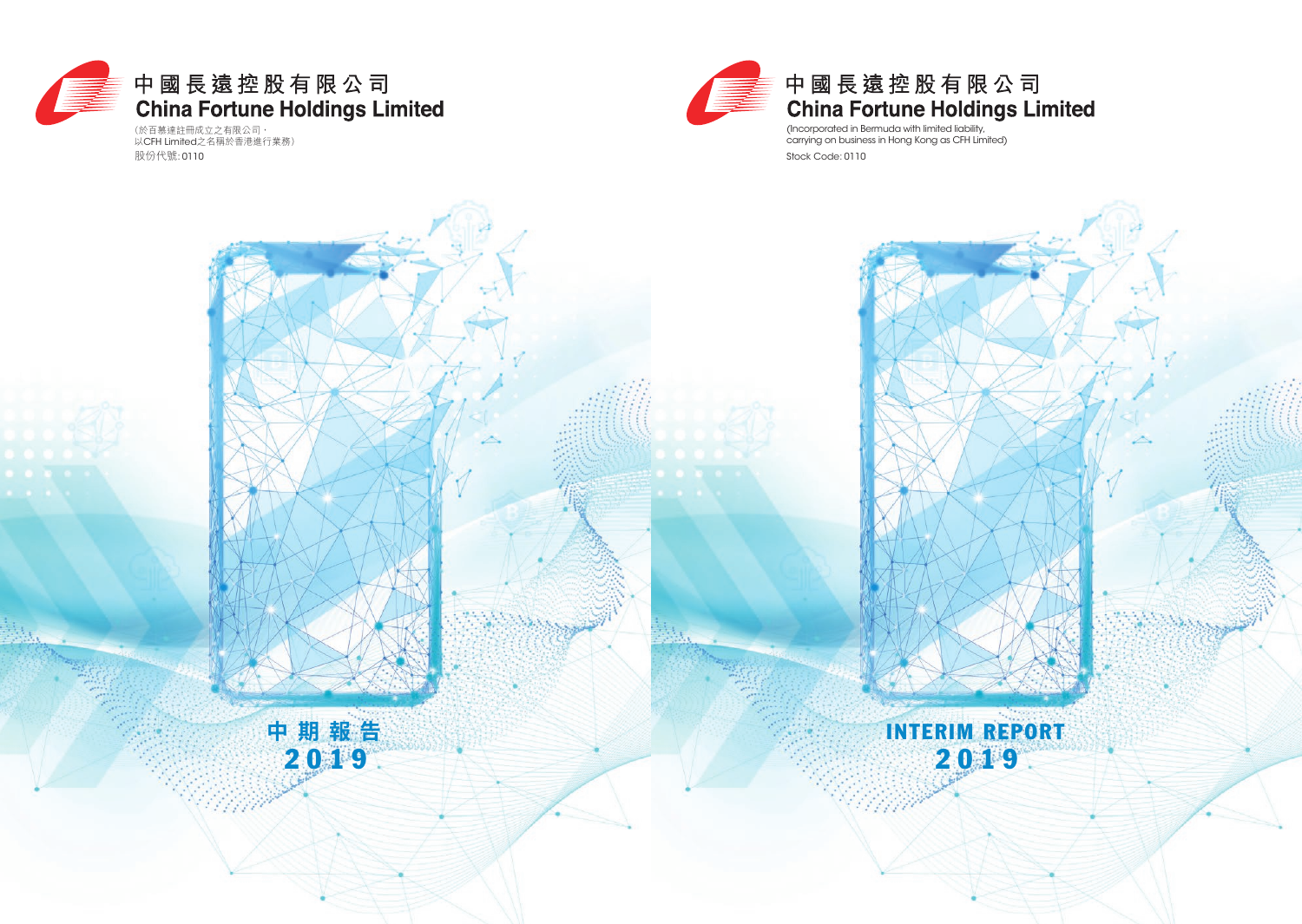IN.

 $\cfrac{1}{\sqrt{2}}$ 

↘

 $\overline{\sqrt{2}}$ 

# TABLE OF CONTENTS

| Corporate information                                    | 2  |
|----------------------------------------------------------|----|
| Review and outlook                                       | 3  |
| Other information                                        | 11 |
| Condensed consolidated income statement                  | 16 |
| Condensed consolidated statement of comprehensive income | 17 |
| Condensed consolidated statement of financial position   | 18 |
| Condensed consolidated statement of changes in equity    | 20 |
| Condensed consolidated statement of cash flows           | 21 |
| Notes to the condensed consolidated financial statements | 22 |

 $\sqrt{\phantom{a}}$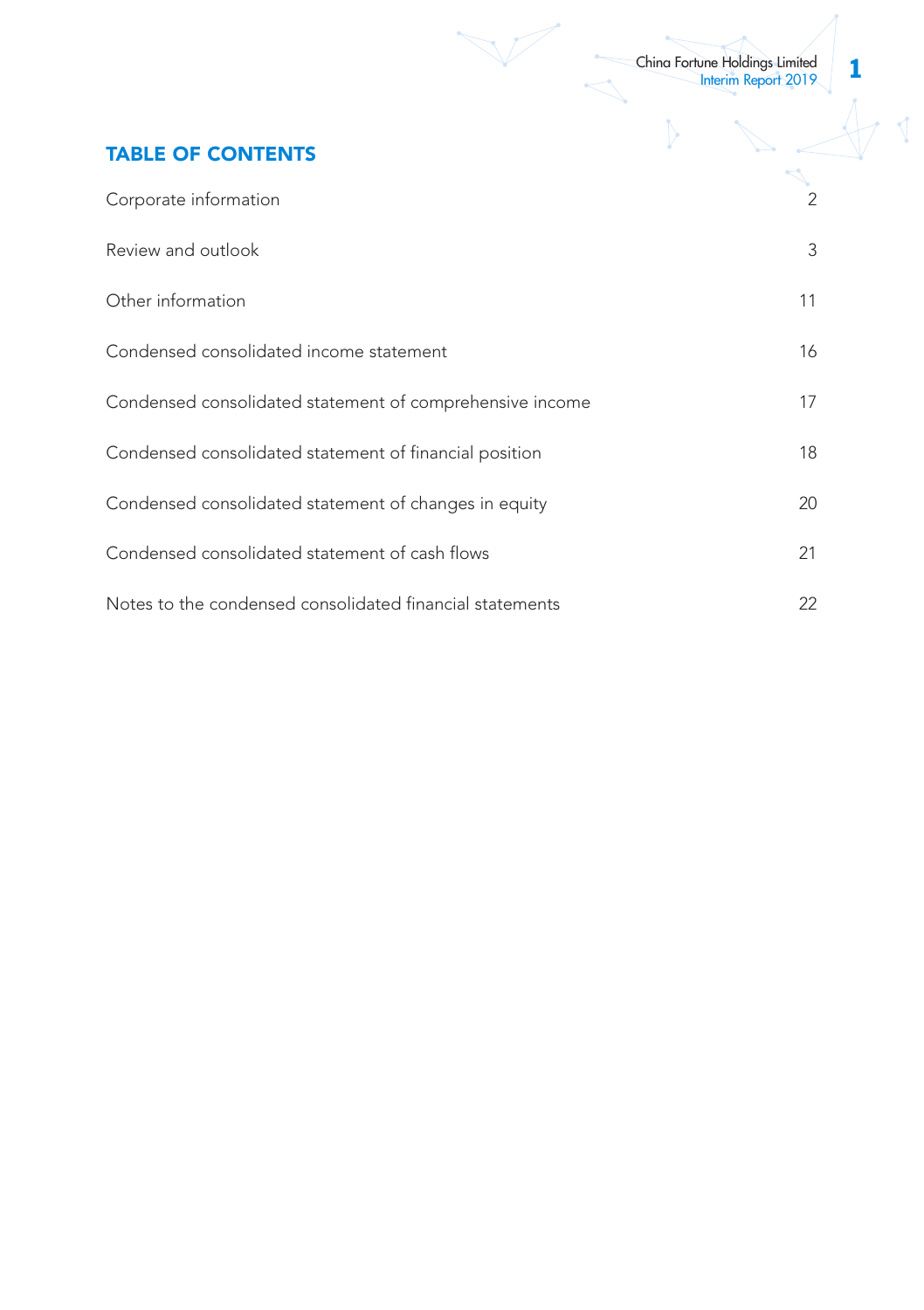# CORPORATE INFORMATION

# Board of Directors

Chairman and Executive Director Mr. Lau Siu Ying

Executive Director Mr. Wang Yu

Non-executive Director Mr. Bao Kang Rong

#### Independent Non-executive Directors

Dr. Law Chun Kwan Mr. Lam Man Kit Dr. Lo Wai Shun

#### Company Secretary

Mr. So Chi Kai

### Audit Committee

Mr. Lam Man Kit (Committee Chairman) Dr. Law Chun Kwan Dr. Lo Wai Shun

### Remuneration Committee

Mr. Lam Man Kit (Committee Chairman) Mr. Lau Siu Ying Dr. Law Chun Kwan Dr. Lo Wai Shun

### Nomination Committee

Mr. Lau Siu Ying (Committee Chairman) Mr. Wang Yu Dr. Law Chun Kwan Mr. Lam Man Kit Dr. Lo Wai Shun

# Registered Office

Clarendon House, 2 Church Street Hamilton HM11, Bermuda

# Hong Kong Head Office

Room 1505-06, Tower A, Regent Centre 63 Wo Yi Hop Road, Kwai Chung Hong Kong

# China Head Office

Room 9008, Yong Xin Building 887 Huai Hai Zhong Road Huangpu District Shanghai, PRC

# Shanghai Office

Room 328, Xin Mao Lou 2 Tai Zhong Nan Lu Waigaoqiao Free Trade Zone Shanghai, PRC

### Principal Share Registrar and Transfer Office

Codan Services Limited Clarendon House, 2 Church Street Hamilton HM11, Bermuda

#### Hong Kong Branch Share Registrar and Transfer Office

Tricor Abacus Limited Level 54, Hopewell Centre 183 Queen's Road East Hong Kong

#### Auditor

BDO Limited

#### Legal Advisors

As to Hong Kong law: Franki Ho & Associates

As to Bermuda law: Conyers Dill & Pearman

#### Principal Bankers

China Construction Bank China Merchants Bank ICBC (Asia)

### Corporate Websites

www.fortunetele.com www.chinafortune.com

### Stock Code

110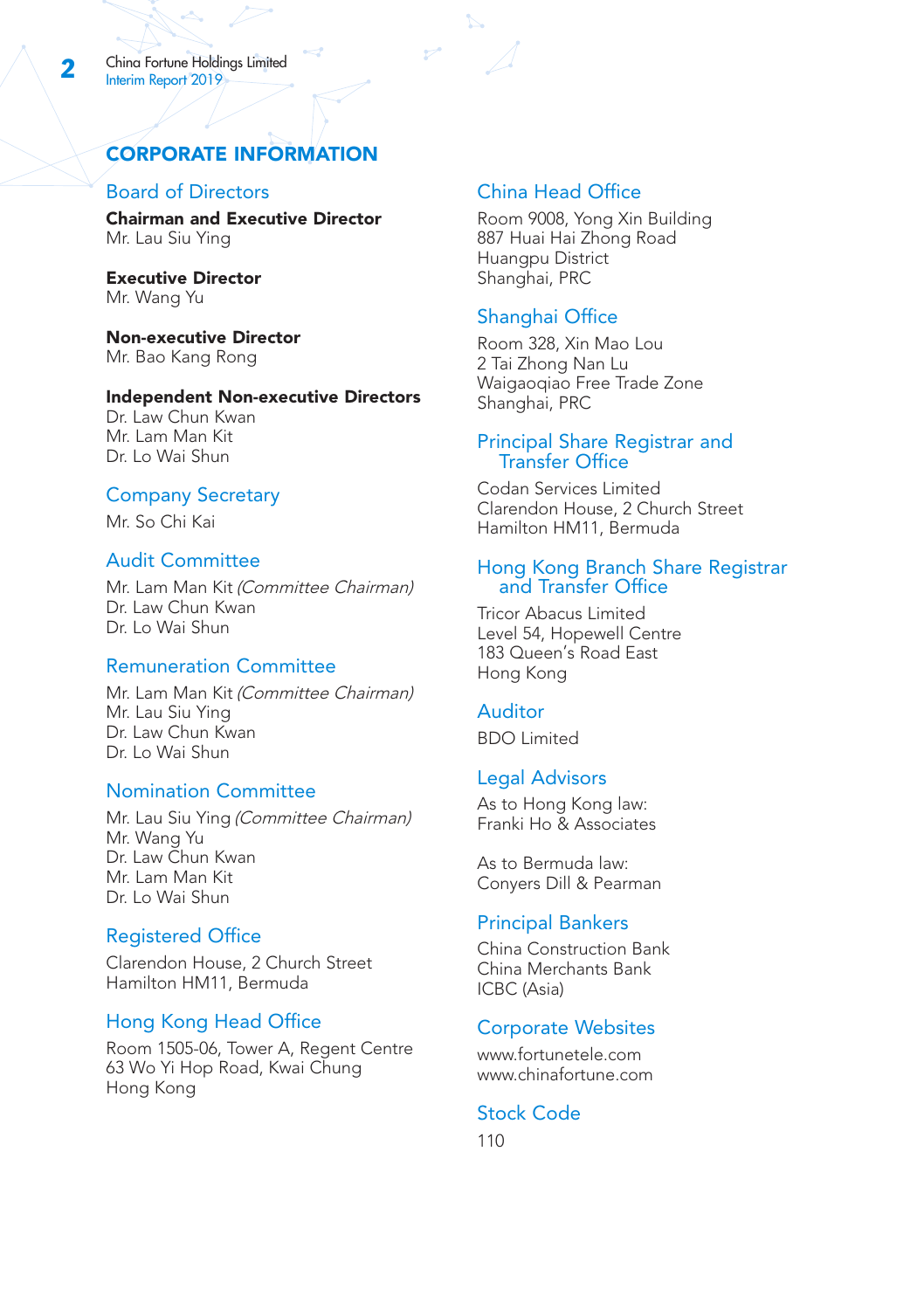# REVIEW AND OUTLOOK

# Revenue

For the six months ended 30 June 2019, the Group recorded total revenue of HK\$60.9 million, which was approximately HK\$21.4 million or 1.5 times higher than the revenue of HK\$39.5 million reported for the six months ended 30 June 2018. The increase in Group's revenue was primarily attributable to the increase in revenue from mobile phone trading business in PRC.

The Group's revenue was entirely derived from mobile phone trading business in PRC in both reporting periods. During the six months ended 30 June 2019, revenue contribution from Zhejiang was HK\$55.8 million representing 91.6% of the total revenue of the Group, whereas Shanghai contributed HK\$5.1 million or 8.4% of the total revenue of the Group.

The increase in revenue was attributable to expansion of the Group's mobile phone wholesale business network in various PRC cities, such as Zhejiang and Shanghai, due to customer's demand which benefit the Group's performances and the revenue was increased starting from the second half of year 2018.

# Gross profit and gross profit margin

The Group's gross profit during the period was HK\$0.6 million which was approximately the same as in the previous corresponding period.

Although there was growth in the mobile phone trading business during the six months ended 30 June 2019 when compared with previous corresponding period, the competition in the mobile phone retail market was very keen, as a result, the Group's gross profit margin was decreased from 1.4% during the six months ended 30 June 2018 to 0.9% during the six months ended 30 June 2019. Such decrease was mainly due to the increased bargaining power from telecommunications chain stores and mobile carriers which purchasing mobile phone.

# Other income

Other income was approximately HK\$0.3 million for the six months ended 30 June 2019, representing a decrease of HK\$0.1 million when compared to HK\$0.4 million for the six months ended 30 June 2018. The decrease was mainly due to decrease of other miscellaneous income.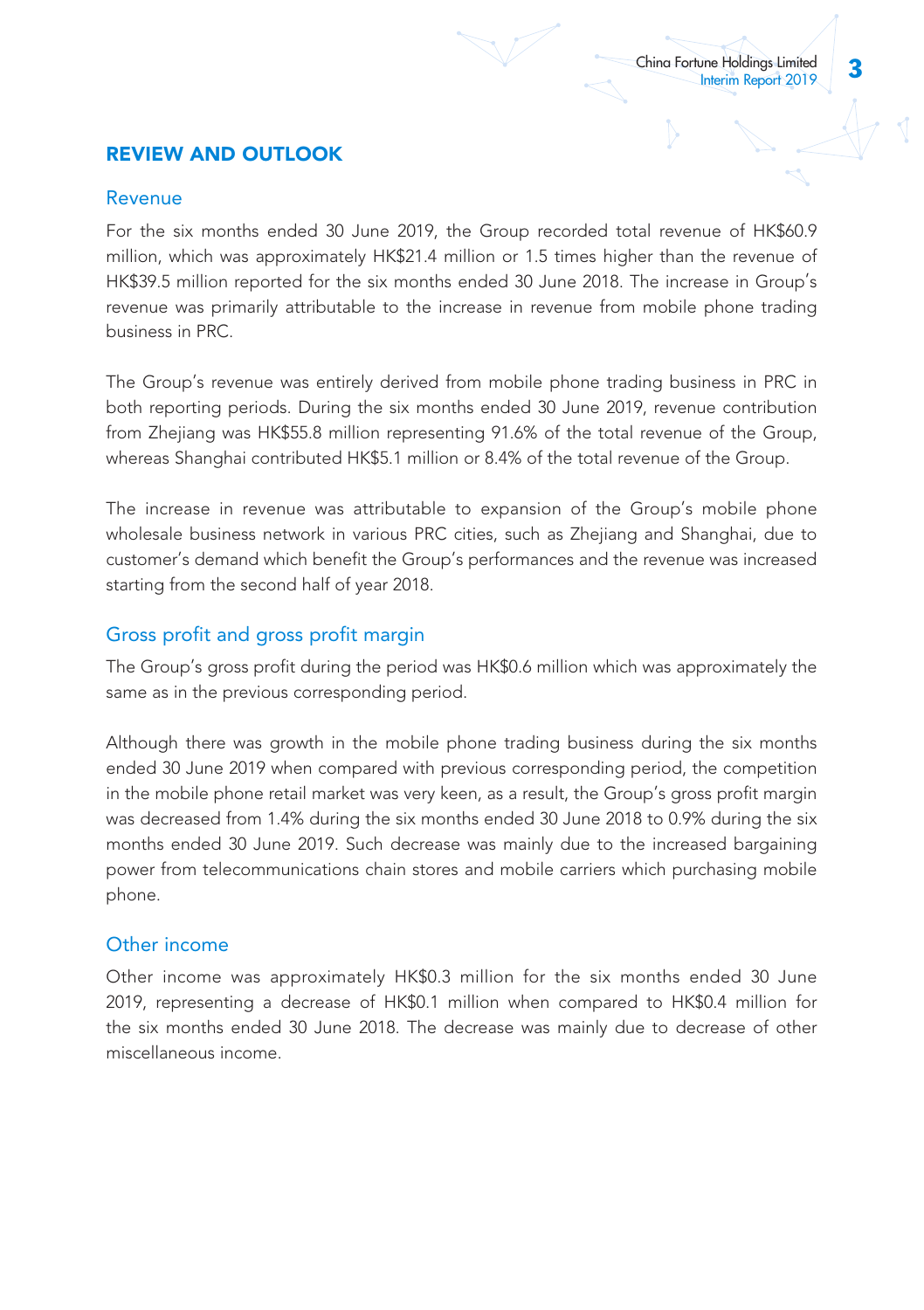# Other gains and losses

We had a net gain of HK\$0.1 million during the six months ended 30 June 2019 and a net loss of HK\$12.8 million during the six months ended 30 June 2018. The other gains and losses during the six months ended 30 June 2019 mainly consisted of fair value loss on financial assets at fair value through profit or loss of HK\$1 thousand, and reversal of impairment loss recognised in respect of prepayment paid to a supplier of HK\$0.1 million. The turnaround from net loss to net gain was mainly due to an impairment loss recognised in respect of prepayment paid to a supplier amounted to HK\$10.7 million for the six months ended 30 June 2018, while no such impairment loss in current period.

# Selling and distribution costs

Selling and distribution costs were approximately HK\$15 thousand for the six months ended 30 June 2019, while no selling and distribution costs were recorded for the six months ended 30 June 2018.

# Administrative expenses

Administrative expenses amounted to HK\$9.2 million for the six months ended 30 June 2019 when compared to the previous corresponding period of HK\$6.7 million. The increase of administrative expenses was mainly due to the depreciation and the staff costs.

# Finance costs

During the six months ended 30 June 2019, HK\$0.3 million of finance costs was recorded while HK\$0.6 million of finance costs was recorded for the six months ended 30 June 2018. The decrease of finance costs was due to the waiver of debt assignments entered during the second half of 2018.

# Income tax expense

Income tax expense for the six months ended 30 June 2019 amounted to HK\$95 thousand when compared to previous corresponding period of HK\$65 thousand.

# Loss for the period attributable to owners of the Company

As a result of the factors set out above, the Group's share of loss amounted to HK\$6.4 million for the six months ended 30 June 2019, as compared to HK\$17.6 million of loss for the period attributable to owners of the Company in previous corresponding period.

# Loss per share

The basic loss per share was HK0.70 cents as compared to the basic loss per share of HK1.92 cents in previous corresponding period. No diluted loss per share was presented as the effect of all potential ordinary shares is anti-dilutive for the six months ended 30 June 2019 and 2018.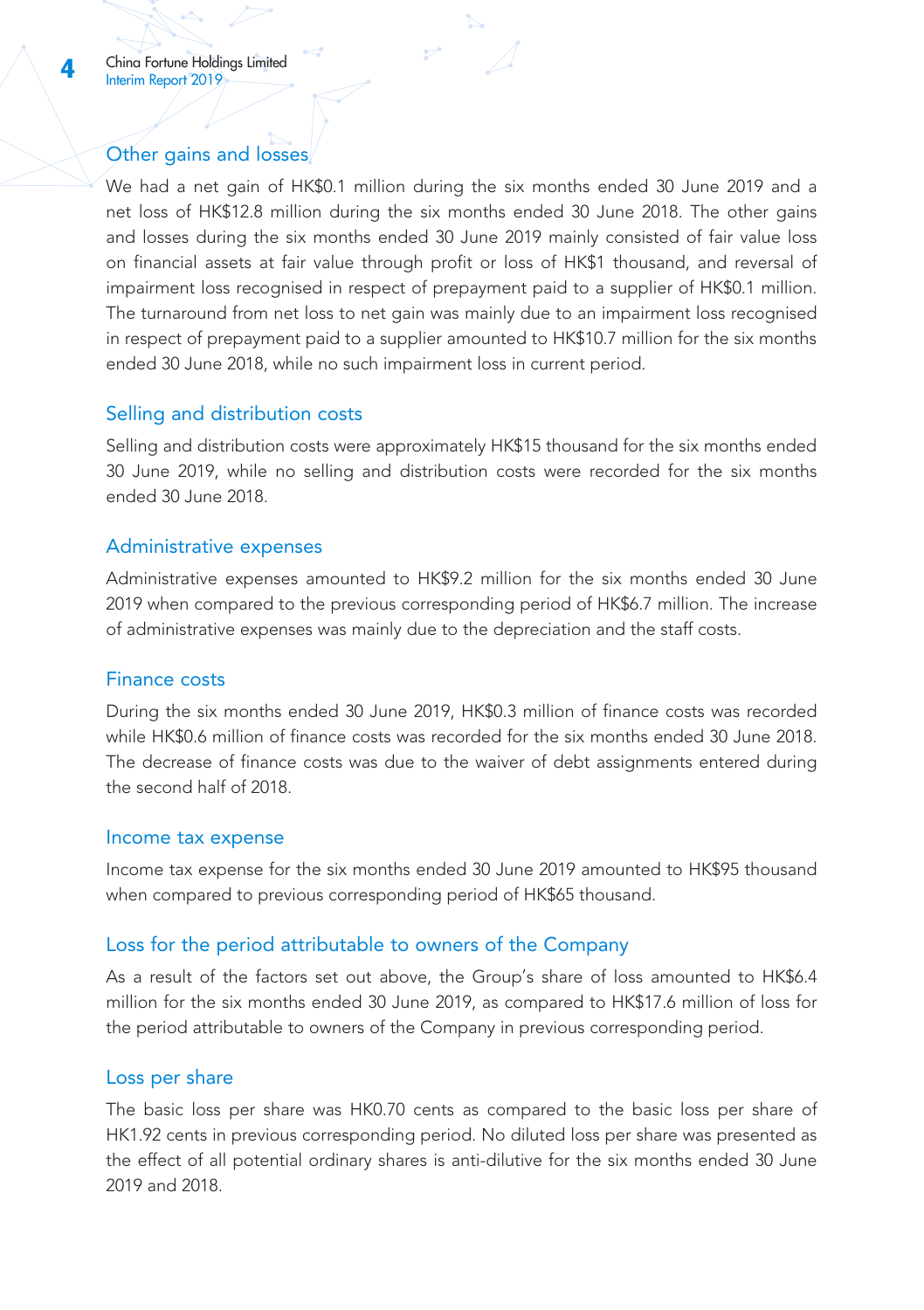# Financial assets at fair value through profit or loss

As at 30 June 2019, the Group held various unlisted equity investments and unlisted fund investment engaged in developing mobile devices and operating system, manufacturing and distribution of mobile devices in different jurisdictions and engaged in different business.

# Inventories

Inventories increased by 73.7% from HK\$0.1 million as at 31 December 2018 to HK\$0.2 million as at 30 June 2019 primarily due to the increase in Group's performance on mobile phone trading business. The Group will continue to apply strict policy in inventory control in the future.

# Trade and other receivables

Trade and other receivables of the Group decreased by 3.6% from approximately HK\$42.2 million as at 31 December 2018 to approximately HK\$40.7 million as at 30 June 2019, mainly due to the settlements from customers and the tightened credit control implemented by the Group. No impairment loss on prepayments paid to suppliers was recognised for the six months ended 30 June 2019, while an impairment loss on prepayment paid to a supplier of HK\$10.7 million was recognised for the six months ended 30 June 2018.

# Cash and cash equivalents

The total cash and cash equivalents amounted to HK\$12.5 million as at 30 June 2019 as compared to HK\$26.6 million as at 31 December 2018, without any deposit pledged to banks. The Group is financed by a combination of its equity capital, cash flow generated from its operation. During the period, there was no material change in the funding and treasury policy of the Group. The Group considers there is no material potential currency exposure as the majority of its revenue and expenses are derived and incurred in Renminbi in the PRC. It is the treasury policy of the Group to manage its foreign currency exposure whenever its financial impact is material to the Group.

# Trade and other payables

The trade and other payables of the Group decreased by 8.3% from approximately HK\$39.0 million as at 31 December 2018 to approximately HK\$35.8 million as at 30 June 2019, primarily due to faster settlements to third parties for the purchases.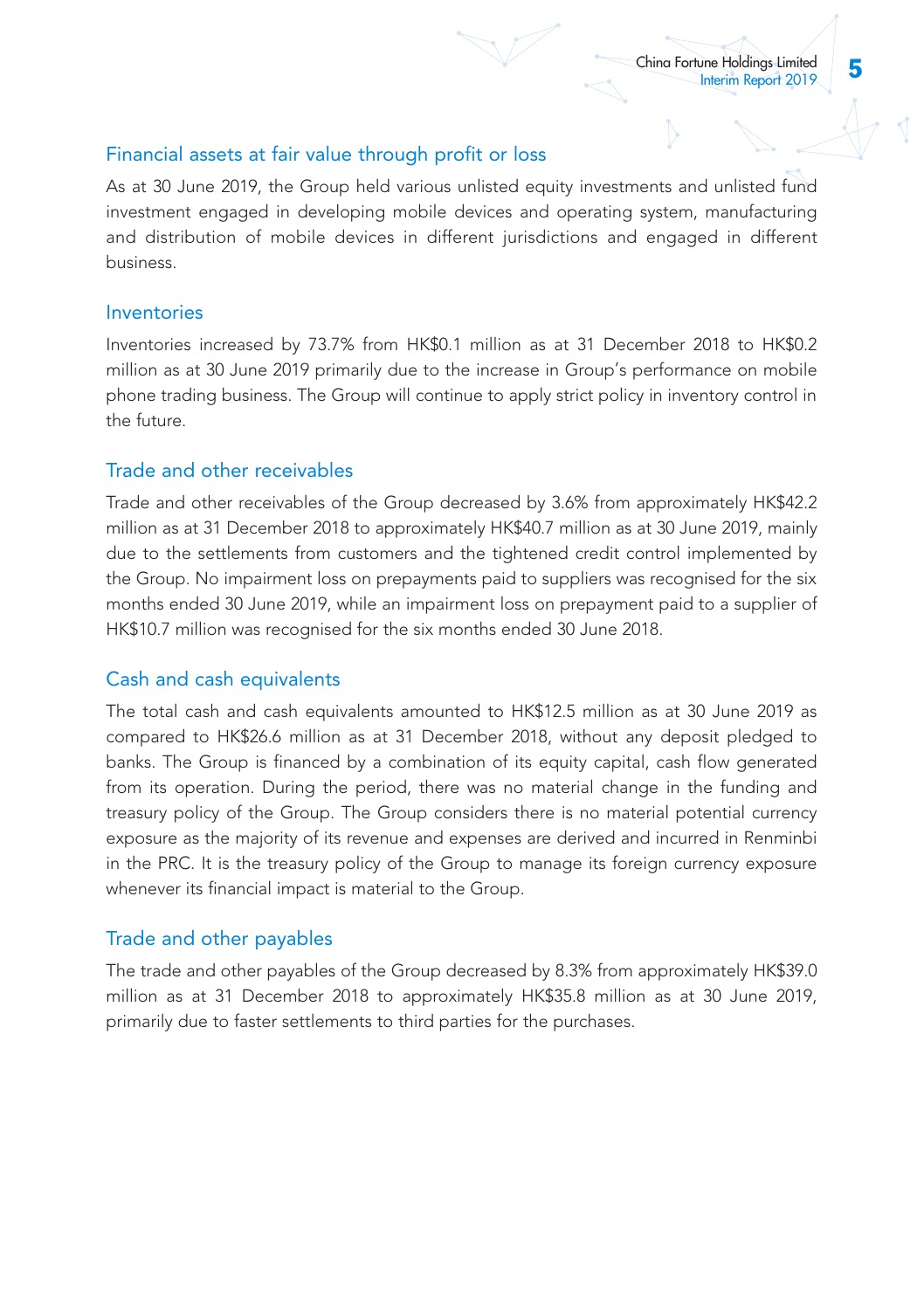# Liquidity and gearing ratio

The net asset value of the Group attributable to owners of the Company as at 30 June 2019 amounted to HK\$33.9 million or HK\$0.04 per share when compared to HK\$40.6 million or HK\$0.04 per share as at 31 December 2018. As at 30 June 2019, the Group had net current assets of approximately HK\$5.8 million when compared to net current assets of HK\$12.6 million as at 31 December 2018. As at 30 June 2019, the Group had a current ratio of 1.1 times (31 December 2018: 1.2 times). The gearing ratio of the Group, defined as the ratio of the total long term liabilities to the shareholder's equity, was 0.52 and 0.43 as at 30 June 2019 and 31 December 2018.

# Contingent liabilities

As at 30 June 2019, the Group did not have any contingent liabilities or guarantees (31 December 2018: nil).

# Material acquisitions and disposals of subsidiaries or associates

During the six months ended 30 June 2019 and 2018, the Group did not have any material acquisitions and disposals of subsidiaries or associates.

# Significant investments held by the Group

During the six months ended 30 June 2019 and 2018, the Group did not make any significant investments.

# Employees and remuneration policies

As at 30 June 2019, the Group has in total 33 employees as compared to 25 employees as at 31 December 2018. Employees were remunerated according to the nature of their job duties and market trend. The Group provided staff welfare and fund contribution to its employee in accordance with the prevailing regulations in the PRC and Hong Kong. There was no material change in the remuneration policy, bonus scheme and share option scheme during the period. The Group has a share option scheme under which the Company may grant share options to the participants, including directors and employees, to subscribe for shares of the Company.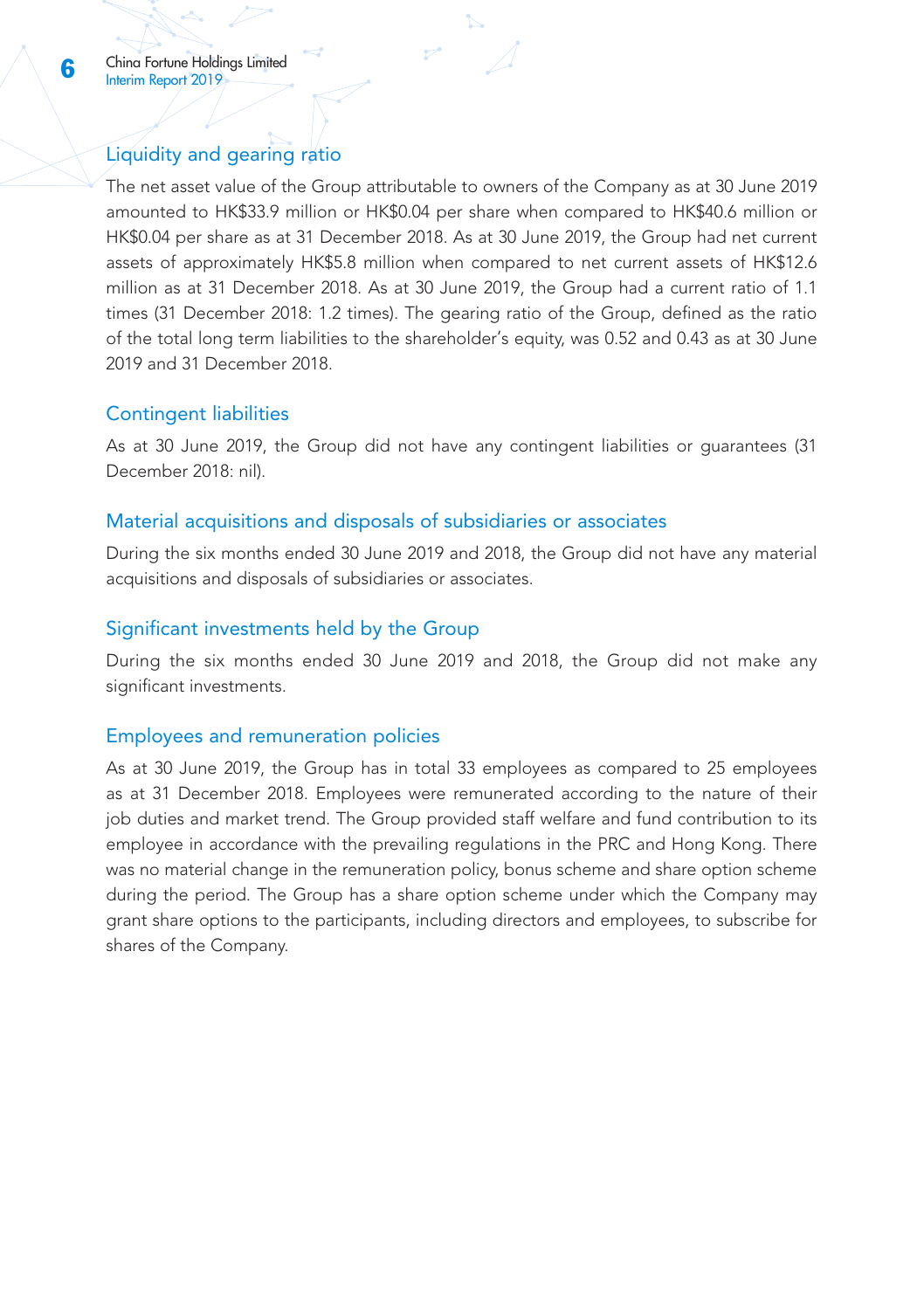# OPERATIONAL REVIEW

# Market Overview

According to the statistics released by the Ministry of Industry and Information Technology of the People's Republic of China ("MII"), there were more than 1.6 billion subscribers to mobile phone services in the PRC as at the end of 2018. While there are continuing intense competitions among the major mobile phone manufacturers in the PRC, they are trying to cut the distribution layers by directly supplying to the provincial distributors and leading retailers with a view to increase their profitability. Because of this, leading vendors have developed multi-channel distribution models which include "national distribution", "provincial distribution", "direct to retail" and "direct to operator".

On the other hand, mobile carriers are key participants in the mobile phone industry chain. The restructuring of mobile carriers in past years and the issuance of 4G licenses have led to more intense competition among the mobile carriers. By cooperating with retailers, especially large mobile telecommunication chain stores, the mobile carriers can benefit from the retailers' in-depth understanding of customer behaviors and spending preferences. Through such cooperation, the customers will experience more professional, convenient and integrated customer services. Thus, large mobile telecommunications chain stores are expected to become the main sales channel for the mobile carriers for their bundled mobile phones.

On the eve of the launch of 5G, the smartphone market became more mature, the international trade conflicts escalated, and the overall economic development was overshadowed with uncertainties.

# Business Review

# Mobile Phone Business

The Group was involved in the business of trading, wholesale and retail of mobile phones and telecom equipments in China. Yet, the continuous development of mobile phone market business model intensifying competition in the retail industry and the uncertainties arising from the emerging US-China trade war presented challenges the development of the Group's operations and performance.

Customers focus is expected to gradually shift from the functionality of mobile phone to the shopping experience. Customers will normally require services such as function presentations, digital phone books synchronization and pre-installing software, etc, in purchasing a mobile phone. In the 4G era, the convergence of mobile telecommunications and the Internet also led to rapid development of value-added business which requires the retail channels to advance from a pure sales platform to an integrated service platform. In this regard, the large mobile telecommunication chain stores have advantages.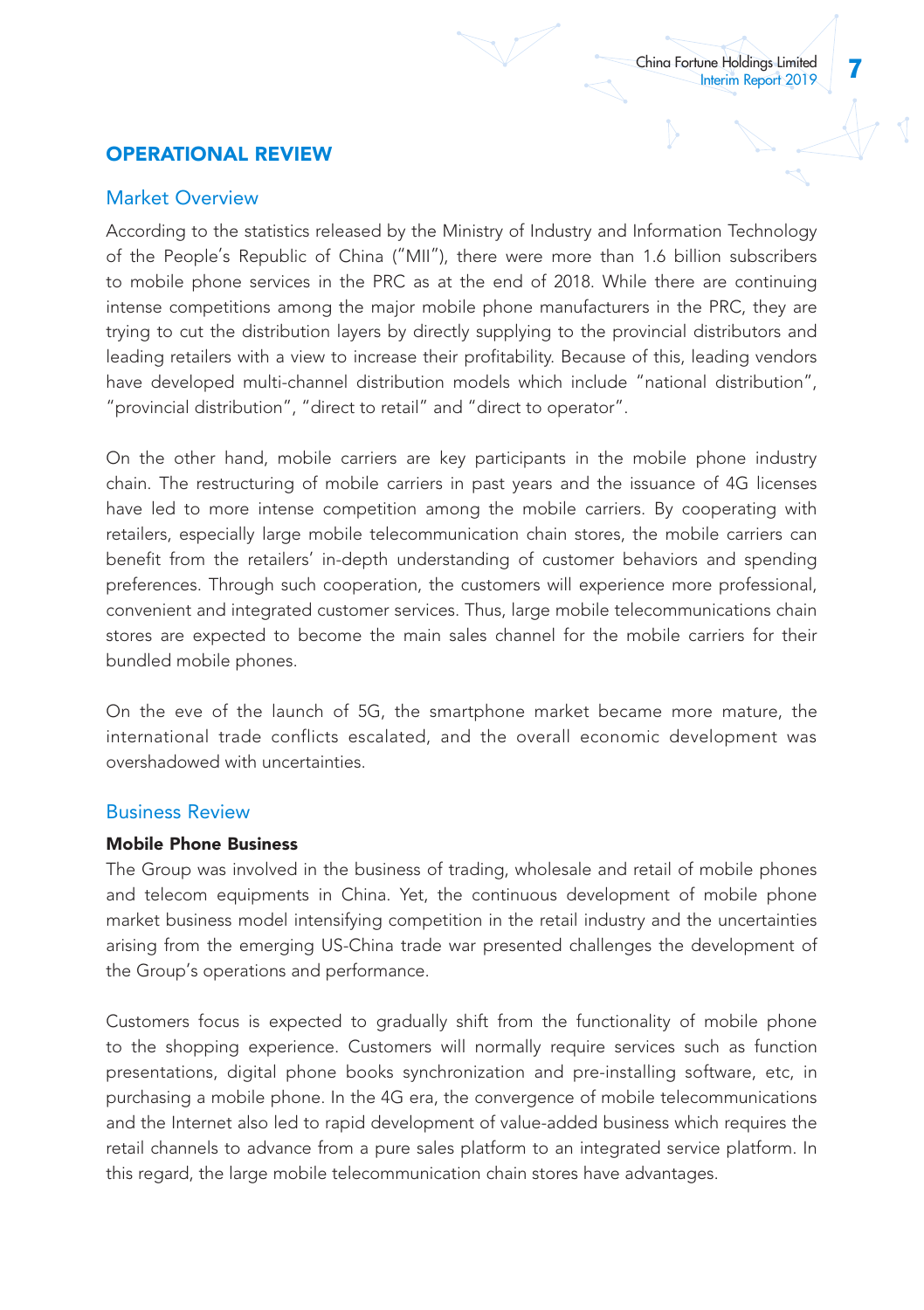### Mining Business

The Group has once commenced mining site exploitation system in our Strontium mining site since 2010. After the expiration of a 5-year mining operating permit on 25 September 2012, Sifa Mining obtained a renewed mining operating permit for 2 years (the "2-year Permit 2012-2014") from the Ministry of Land and Resources of the PRC(中華人民共和 國國土資源部)("MLR"), under which Sifa Mining was allowed to carry out exploration activities only, but not exploitation activities. The 2-year Permit 2012-2014 was expired on 25 September 2014.

On 27 April 2015, a mining operating permit was granted by MLR for a term of 2 years from 25 September 2014 to 25 September 2016 under which a restriction was added that no exploitation activities were allowed but only exploration activities. Such restriction imposed on the renewed mining permit was basically the same as the previous mining permit which was approved by MLR in 2012 whilst the application for mining exploitation permit is a continuing process.

In the course of applying for further extension after expiry on 25 September 2016, the Department of Land and Resources of Hubei Province of the PRC (the "DLR") issued an announcement (the "DLR Announcement") published on 29 December 2017 in respect of the deadline of application for renewal of the expired mining operating permit.

In the DLR Announcement, the DLR informed the owners of the expired mining operating permits to furnish the application procedures for the renewal before 28 February 2018. If the owners fail to do so, they are responsible to deregister the mining operating permits before 31 March 2018 by themselves or the DLR will de-register the permits instead. The Group was unable to furnish the application before the deadline and therefore, instructed the Group's lawyers to clarify with the DLR the Group's situation as to whether the Group would be allowed to submit a new application for the mining operating permit in future.

Despite great efforts to ascertain with the DLR by the Group's lawyers, the Group had been unable to receive a clear and favourable reply in this regard. As a result and prudent measure, a full impairment of the mining right of HK\$174.6 million and related plant and equipment of HK\$9.0 million had been made whist all the related deferred tax liabilities of HK\$41.1 million had been derecognised in the profit or loss for the year ended 31 December 2017.

Despite the fact that the above mining right will no longer have any bearing on the financials of the Group for the year ended 31 December 2018, the Directors strived to pursue the ultimate stance of the DLR in respect of the above mining right in the interests of the Shareholders.

During the year ended 31 December 2018, the Group, through its lawyer, has tried to approach DLR by telephone calls and resubmission of the letter sent in February 2018 for the clarification of the Group's situation. However, DLR did not make reply to the Group's enquiries. The Group's lawyers have come to the opinion that the mining operating permit has already expired and will be unable to be renewed and hence be deregistered eventually. For the avoidance of doubt, such opinion will not affect the financial statements of the Group for the year ended 31 December 2018.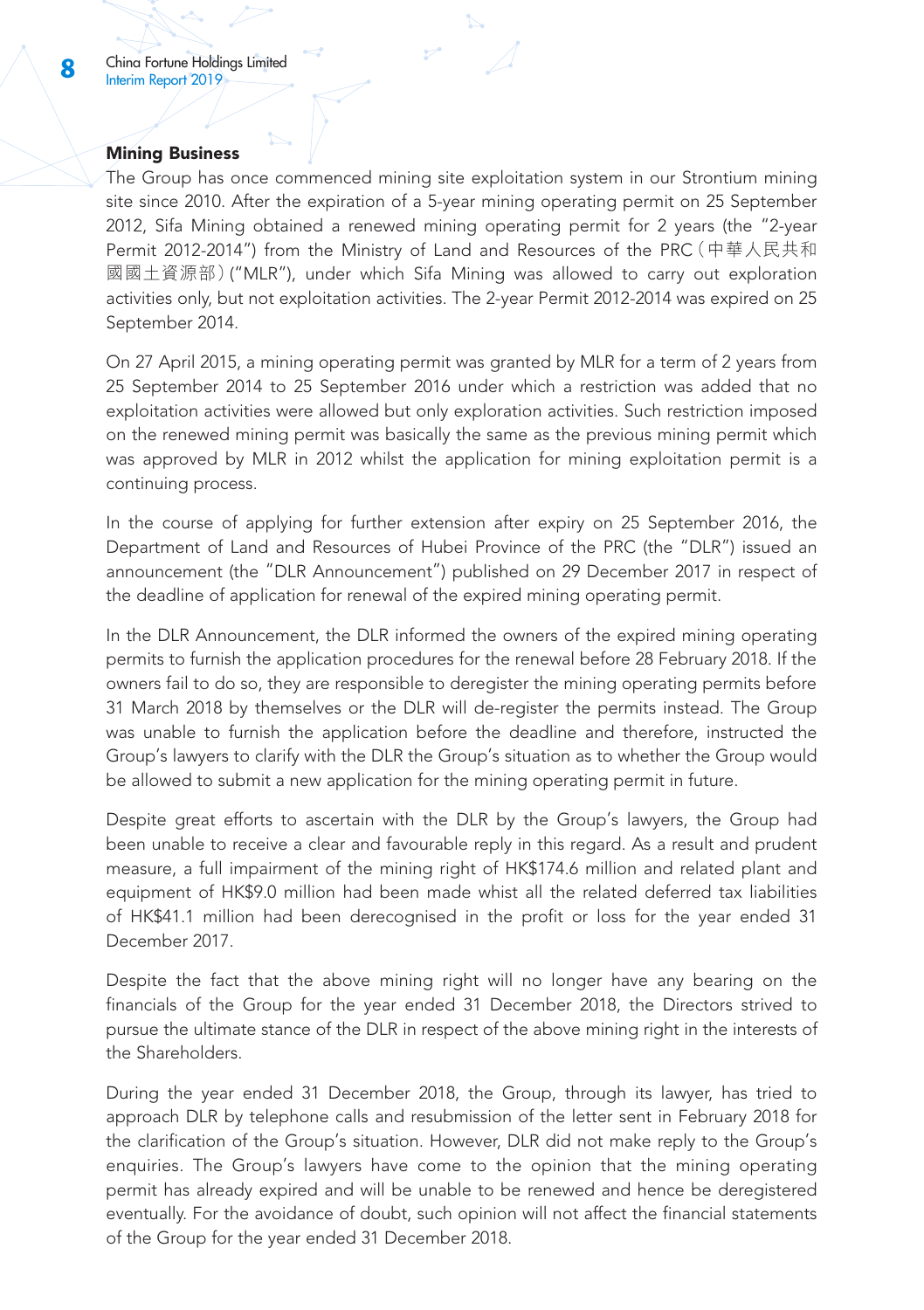### Prepayments to suppliers and related legal proceedings

For the year ended 31 December 2017, an impairment loss of HK\$24.9 million was recognised for the prepayments in the total sum of HK\$33.7 million made to two mobile phone suppliers, one in Guangzhou and another one in Chongqing by a subsidiary of the Group in Shanghai.

The said subsidiary commenced arbitral proceedings and, on 14 January 2019, has obtained the final arbitral award of, amongst others, HK\$19.8 million, being the prepayment against the Chongqing supplier. In the course of such arbitral proceedings, a sum of HK\$10.2 million has been repaid by such supplier. The Group has instructed PRC lawyers to enforce the arbitral award.

The said subsidiary also commenced legal proceedings for recovery of the prepayment of HK\$14.8 million against the Guangzhou supplier in the People's Court in Guangzhou, China. After the final hearing of the trial of the legal proceedings instituted by the said subsidiary against the Guangzhou supplier in the People's Court in Guangzhou, the PRC, on 18 April 2019, judgment has been entered into against such supplier in the sum of about HK\$12.7 million together with default charge and legal costs. Nonetheless, the Guangzhou supplier has filed an appeal against such judgment pending the listing of the appeal hearing in the Intermediate People's Court in Guangzhou.

#### Prospects and Outlook

In the coming year, the Group expects the uncertainties in the PRC economies, in particular those arising from the ongoing US-China trade conflict, will continue to affect consumption and retail segment. Affected adversely by the external uncertainties such as trade dispute between the PRC and the US, the economic growth of the PRC is likely to slow. However, the continued economic growth in the PRC is fuelled by a high internal consumption. As the world's biggest handset market, there were more than 1.6 billion handset subscribers in the PRC with an increase of over 90 million subscribers in 2018 which benefit from preferential mobile internet traffic policies. There were around 1 billion 4G users among the total subscribers, and forecasted to increase much further in the near future. On the other hand, there were more than 1.1 billion mobile Internet users which implies that there are huge business opportunities in both mobile application and mobile commerce. China has the world's largest 4G network and continues to strive for further expansion. With a goal to add new 4G base stations last year to improve signal coverage in buildings, elevators, and other indoor space, as well as on railways and expressway. Since the Group has been in the related mobile phone industry for decades, big data, mobile phone operating system and mobile internet would be surely the key business areas that the Group is interested in. As the technology for 5G telecommunications networks matured and was ready for takeoff demand for related equipment has remained robust. Blockchain technology is another area that the Group is pursuing. The Group is actively looking for further opportunities which will further enhance the shareholders' value.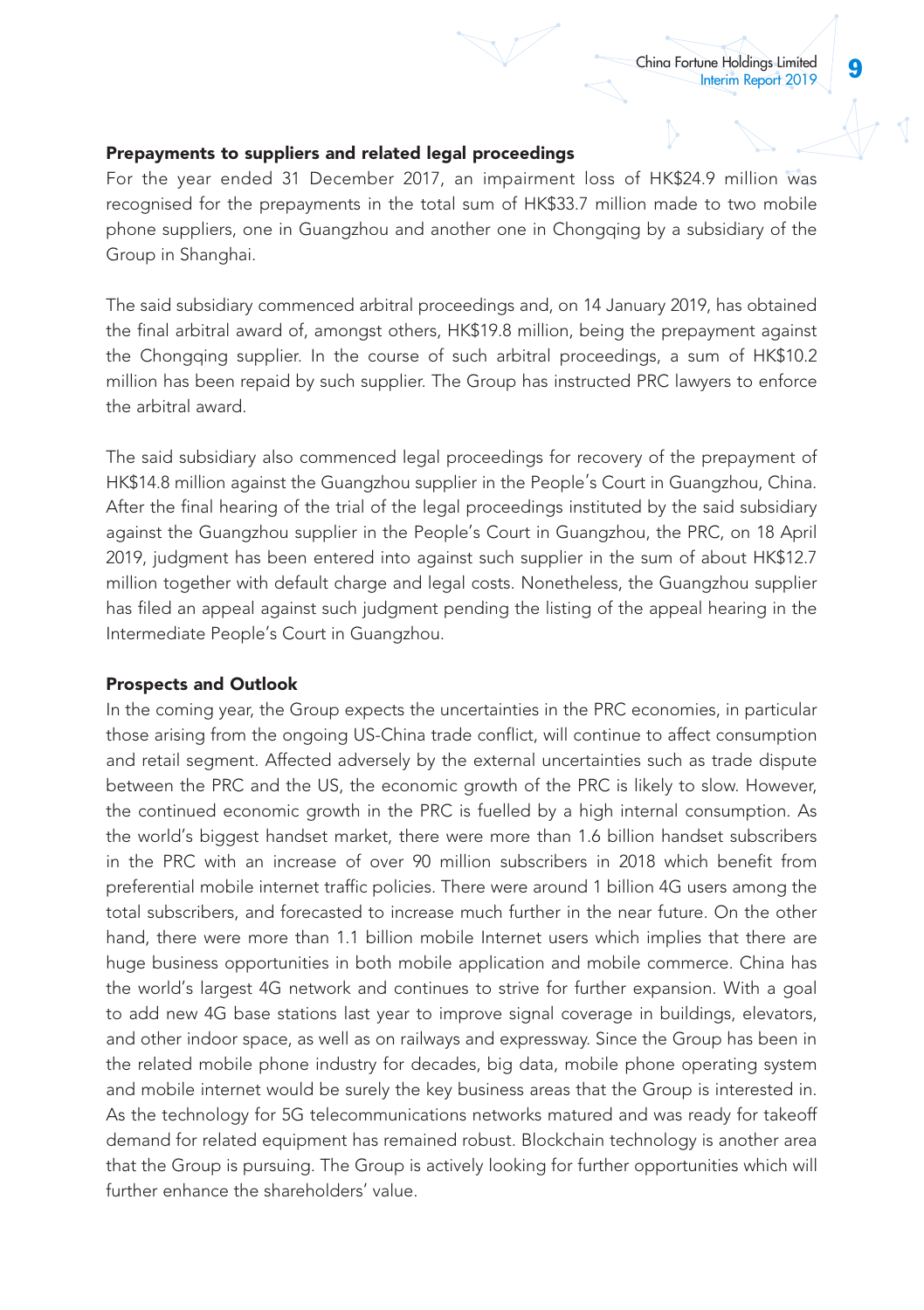# USE OF PROCEEDS

# The 2017 Subscription

On 23 December 2016, the Company entered into a conditional Subscription Agreement with the Subscribers respectively, pursuant to which the Company has agreed to issue and the Subscribers have agreed to subscribe totaling 85,716,000 Subscription Shares. On 1 February 2017, the Company completed subscription of 85,716,000 new Shares. After taking into account the share issue expenses of approximately HK\$0.2 million, the net price per Subscription Share issued is about HK\$0.35. The net proceeds, after deducting the share issue expenses, received by the Company is approximately HK\$29.8 million.

Up to 30 June 2019, 100% of the net proceeds had been fully utilised as general working capital by the Group, with breakdown as follows:

|                                |            |                         |                         | Total    | % of net       |
|--------------------------------|------------|-------------------------|-------------------------|----------|----------------|
|                                | For the    | For the                 | For the                 | utilised | proceeds       |
|                                | year ended |                         | year ended period ended | up to    | utilised up to |
|                                |            | 31 December 31 December | 30 June                 | 30 June  | 30 June        |
|                                | 2017       | 2018                    | 2019                    | 2019     | 2019           |
|                                | HK\$'000   | HK\$'000                | HK\$'000                | HK\$'000 | %              |
| Selling and distribution costs | 397        | 11                      | 11                      | 419      | 1.4            |
| Administrative expenses        |            |                         |                         |          |                |
| - Salaries and allowances      | 3,980      | 3,731                   | 473                     | 8,184    | 27.5           |
| - Directors' fee               | 4,253      | 3,631                   | 298                     | 8,182    | 27.5           |
| - Professional fees            | 2,105      | 2,923                   | 167                     | 5,195    | 17.4           |
| - Rental expenses              | 1,561      | 1,544                   | 156                     | 3,261    | 10.9           |
| - Office expenses              | 236        | 294                     | 41                      | 571      | 1.9            |
| - Travelling expenses          | 155        | 328                     | 49                      | 532      | 1.8            |
| - Rates and management fee     | 121        | 192                     | 35                      | 348      | 1.2            |
| - Utilities                    | 132        | 115                     | 15                      | 262      | 0.9            |
| - Insurance                    | 113        | 112                     | 21                      | 246      | 0.8            |
| - Others                       | 1,371      | 1,140                   | 89                      | 2,600    | 8.7            |
| Total                          | 14,424     | 14,021                  | 1,355                   | 29,800   | 100.0          |
|                                |            |                         |                         |          |                |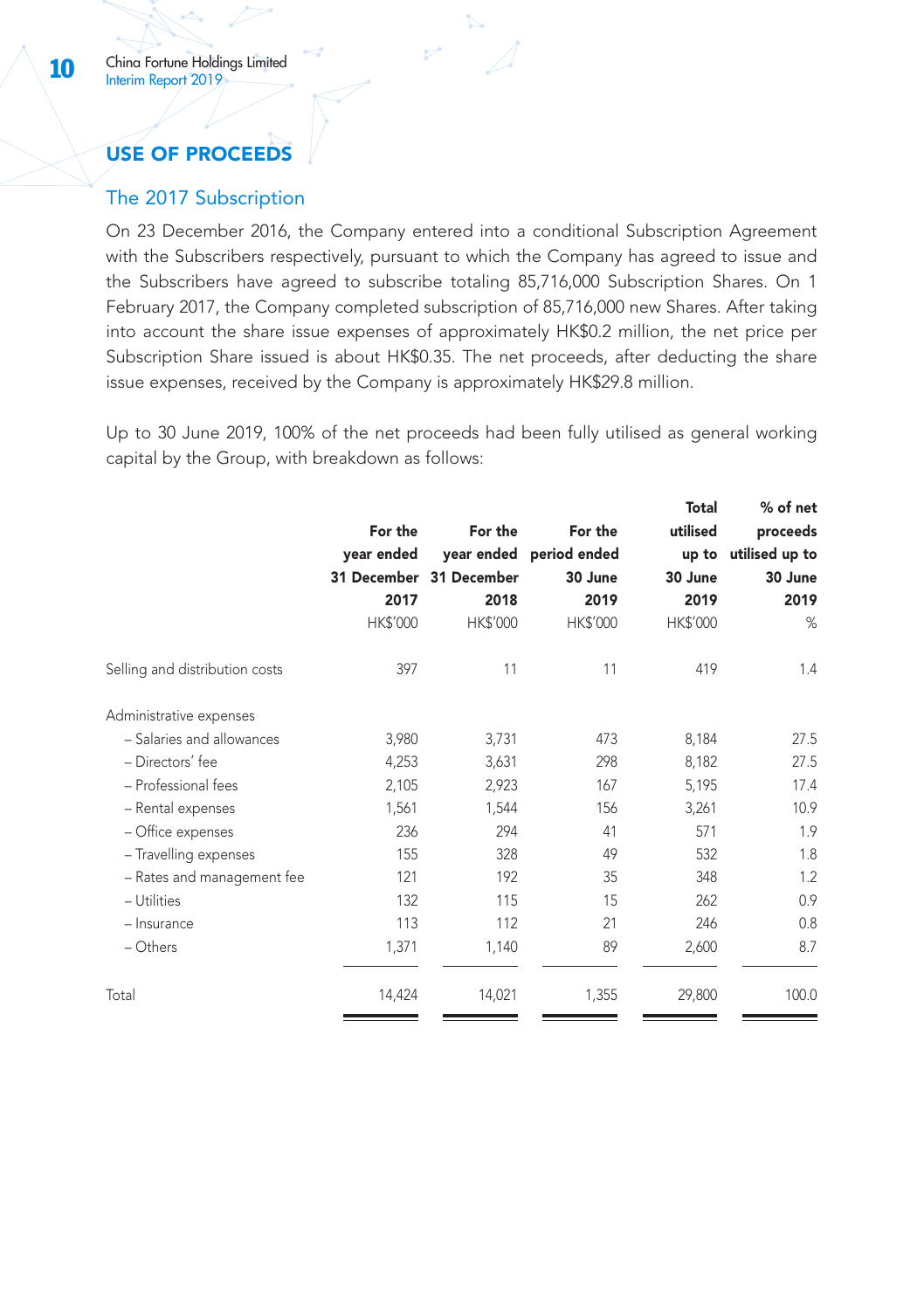# OTHER INFORMATION

# Directors' and Chief Executive's interests in shares and underlying shares

At 30 June 2019, the interests and short positions of the directors, the chief executive and their associates in the shares and underlying shares of the Company and its associated corporations (within the meaning of Part XV of the Securities and Future Ordinance ("SFO")), which were required to be notified to the Company and The Stock Exchange of Hong Kong Limited (the "Stock Exchange") pursuant to Divisions 7 and 8 of Part XV of the SFO (including interests and short positions which they were taken or deemed to have under such provisions of the SFO), or as recorded in the register maintained by the Company pursuant to Section 352 of the SFO, or as otherwise notified to the Company and the Stock Exchange pursuant to the Model Code for Securities Transactions by Directors of Listed Companies (the "Model Code"), were as follows:

# Ordinary shares of HK\$0.10 each of the Company

| Name of director | Capacity                                                 | Number of<br>issued ordinary<br>shares held | Percentage<br>of the issued<br>share capital of<br>the Company |
|------------------|----------------------------------------------------------|---------------------------------------------|----------------------------------------------------------------|
| Mr. Lau Siu Ying | Held by a discretionary trust (Note)<br>Beneficial owner | 188,300,013<br>259,996,285                  | 20.52%<br>28.33%                                               |
|                  |                                                          | 448.296.298                                 | 48.85%                                                         |

#### Note:

These shares are held by Future 2000 Limited, a company incorporated in the British Virgin Islands which in turn is held by a discretionary trust, the beneficiaries of which include Mr. Lau Siu Ying, his spouse and his children.

The interest disclosed above represents long positions in the shares and underlying shares of the Company or its associated corporations.

Save as disclosed above, none of the directors, chief executives nor their associates had any interests or short positions in any shares or underlying shares of the Company or any of its associated corporations as defined in the SFO at 30 June 2019.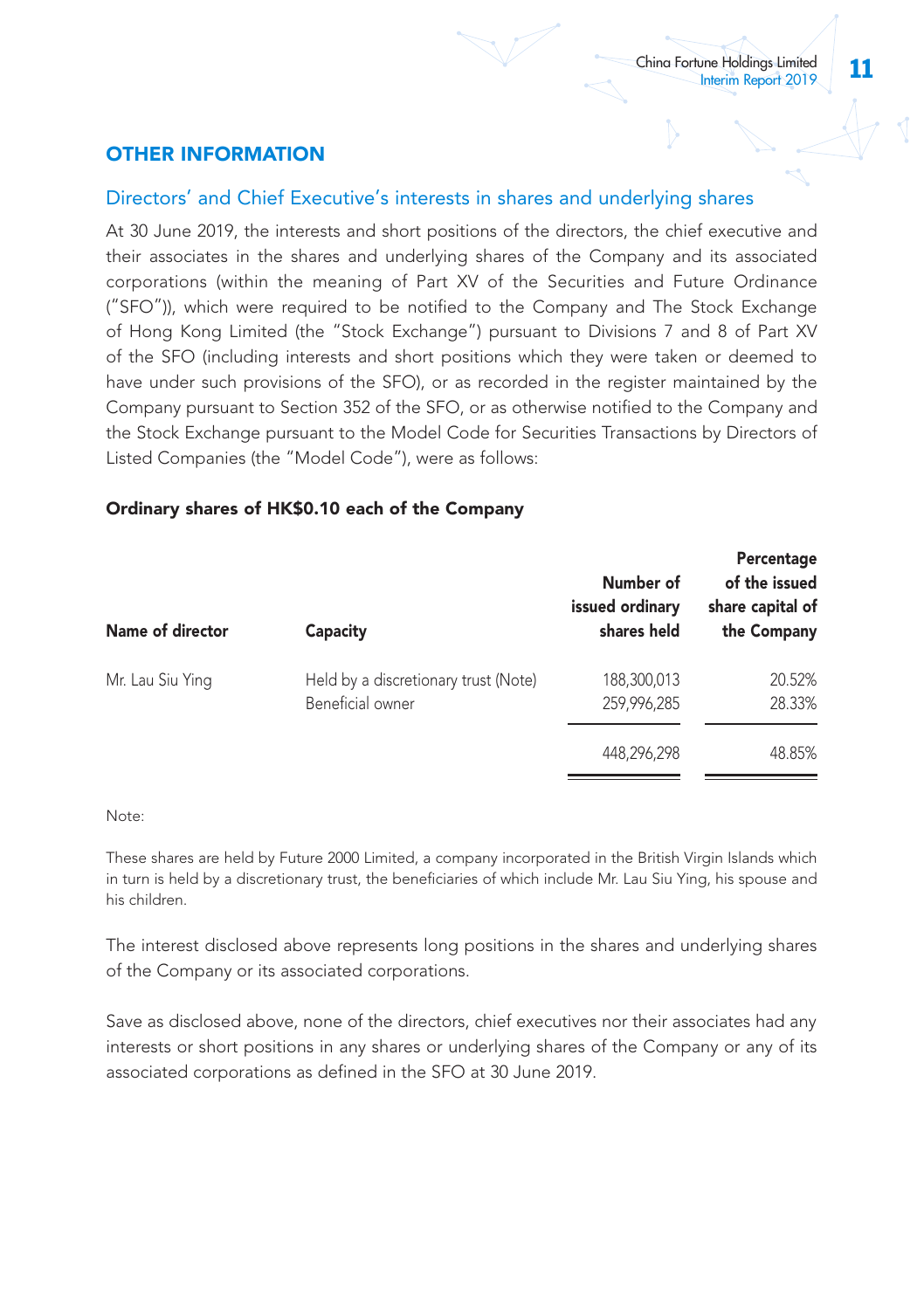# Share options

As the old share option scheme had expired on 26 January 2014, the Company adopted a new share option scheme (the "New Share Option Scheme") on 28 May 2014.

The purpose of the New Share Option Scheme is to enable the Company to grant options to selected eligible participants as incentives or rewards for their contribution or potential contribution to the Group or any invested entity.

The rules of the New Share Option Scheme provide that the Company may specify the eligible participants to whom options shall be granted, the number of shares subject to each option and the date on which the options shall be granted. The basis for determining the subscription price is also specified precisely in the rules of the New Share Option Scheme. Subject to the terms of the New Share Option Scheme, the Board may in its absolute discretion when making an offer impose any conditions, restrictions or limitation in relation thereto in addition to those set forth in the New Share Option Scheme as it may think fit including continuing eligibility criteria, conditions, restrictions or limitations relating to the achievement of performance, operating or financial targets by the Company and/ or the grantee, the satisfactory performance or maintenance by the grantee of certain conditions or obligations or the time or period when the right to exercise the option partly or fully shall vest provided always that no offer made to such grantee would or might constitute an invitation to the public to subscribe for the shares under any applicable laws, legislations and regulations.

The New Share Option Scheme is principally the same as the old share option scheme.

As at 30 June 2018, the Company had 11,900,000 outstanding options granted under the old share option scheme. On 11 July 2018, the 11,900,000 outstanding options granted under the old share option scheme were lapsed.

As at 30 June 2019 and 31 December 2018, there were no outstanding shares in respect of which options had been granted and remained outstanding under the Scheme.

# Directors' rights to acquire shares or debentures

Save as disclosed above, at no time during the period was the Company, its holding company or any of its subsidiaries a party to any arrangements to enable the directors of the Company to acquire benefits by means of the acquisition of shares in, or debentures of, the Company or any other body corporate. None of the directors, their spouses or children under the age of 18 had any rights to subscribe for the securities of the Company or had exercised any such rights during the period.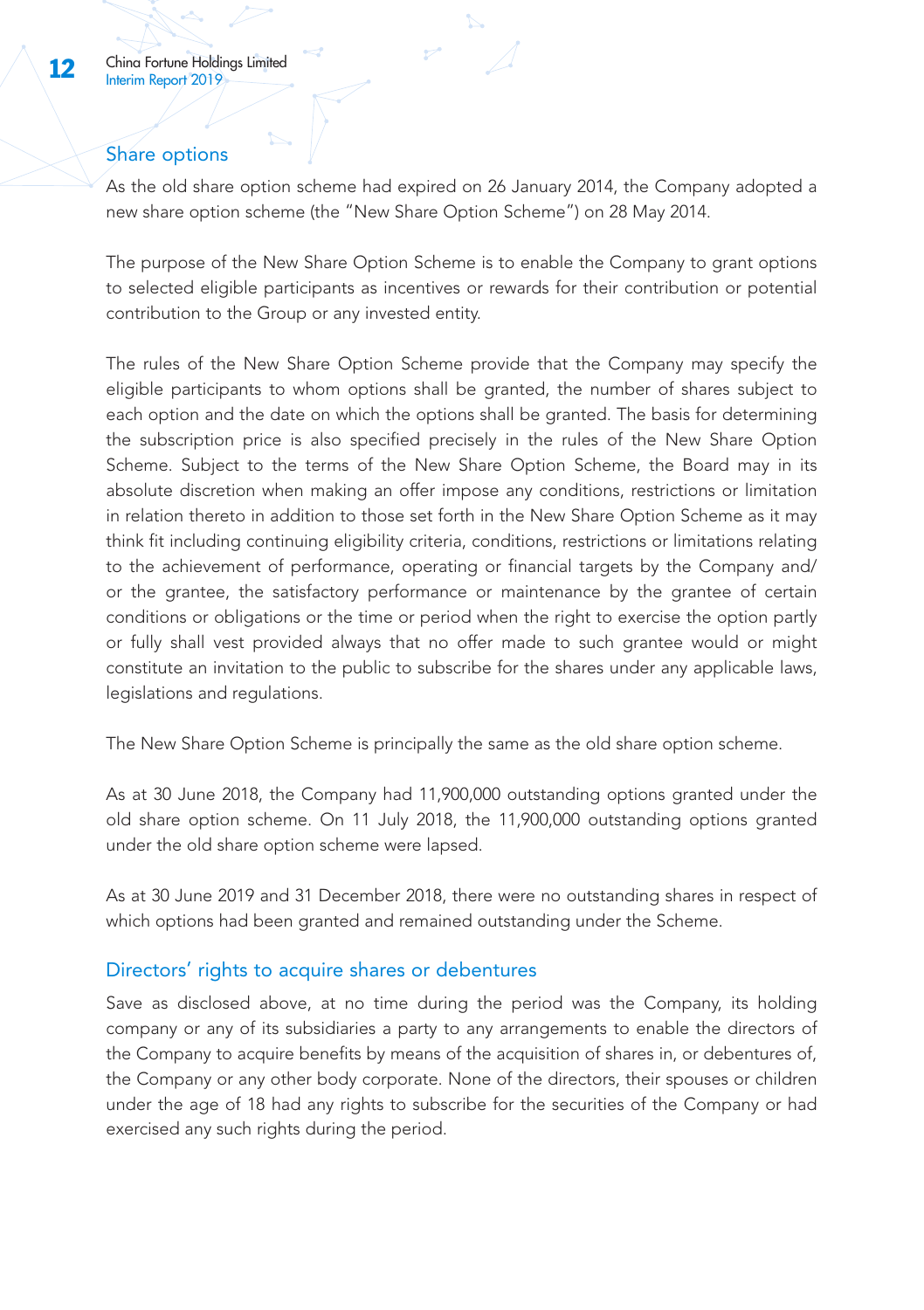# Substantial shareholders

The register of substantial shareholders maintained by the Company pursuant to Section 336 of the SFO shows that, as at 30 June 2019, the following shareholders had notified the Company of relevant interests in the issued share capital of the Company.

# Ordinary shares of HK\$0.10 each of the Company

| Name of<br>substantial shareholder | Capacity                                  | Number of<br>issued ordinary<br>shares held | Percentage<br>of the issued<br>share capital of<br>the Company |
|------------------------------------|-------------------------------------------|---------------------------------------------|----------------------------------------------------------------|
| Mr. Lau Siu Ying                   | Held by a discretionary trust<br>(Note 1) | 188.300.013                                 | 20.52%                                                         |
|                                    | Beneficial owner                          | 259.996.285                                 | 28.33%                                                         |
|                                    |                                           | 448.296.298                                 | 48.85%                                                         |
| Mr. Lee Wai, Timothy               | Held by controlled entity<br>(Note 2)     | 188,300,013                                 | 20.52%                                                         |

Notes:

- 1. These shares are held by Future 2000 Limited, a company incorporated in the British Virgin Islands which in turn is held by a discretionary trust. The beneficiaries of the discretionary trust include Mr. Lau Siu Ying, his spouse and his children.
- 2. Under the SFO, Mr. Lee Wai, Timothy is deemed to have interests in the shares of the Company as he is entitled to exercise more than one-third of the voting power at general meetings of Future 2000 Limited.

# Purchase, sale or redemption of listed securities of the Company

During the period, neither the Company nor any of its subsidiaries purchased, sold or redeemed any of the listed securities of the Company.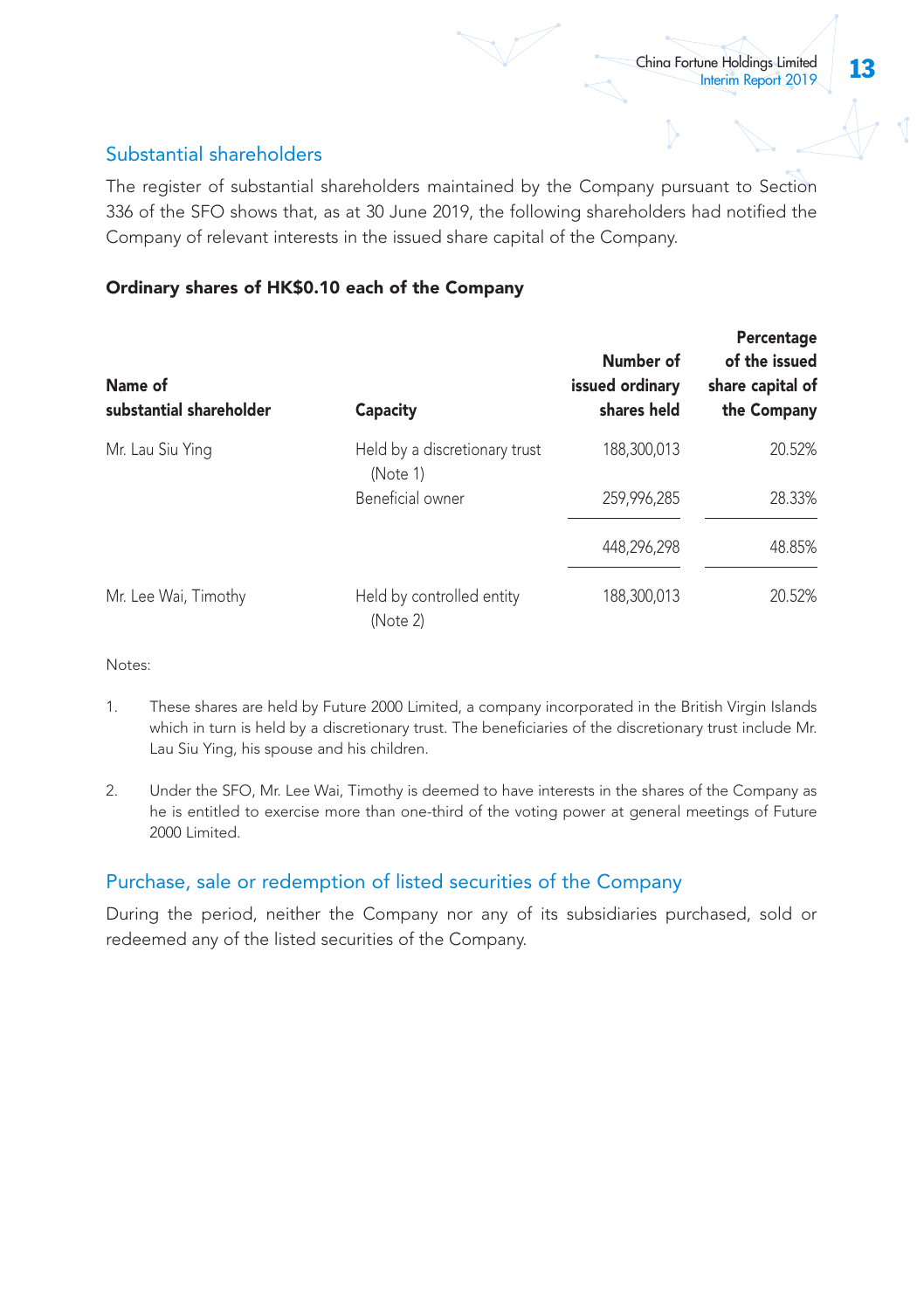# CORPORATE GOVERNANCE

# Compliance with the Corporate Governance Code

For the six months ended 30 June 2019, the Company has complied with the Corporate Governance Code ("the Code") as set out in Appendix 14 of the Listing Rules, except that:

- 1. Provision A.2.1 of the Code stipulates that the roles of chairman and chief executive officer should be separated and should not be performed by the same individual but Mr. Lau Siu Ying currently assumes both roles of the Chairman and the Chief Executive Officer of the Company. Provision A.4 of the Code states that all directors should be subject to re-election at regular intervals. However, Mr. Lau Siu Ying, being the Chairman of the Board, does not need to retire by rotation. Mr. Lau Siu Ying has been in charge of the overall management of the Company since its incorporation. As a result, although he does not need to retire by rotation and assumes both roles of the Chairman and the Chief Executive Officer of the Company, the Board considers that such arrangement at the current stage of development of the Group can facilitate the execution of its business strategies and maximise the effectiveness of its operations. Nevertheless, through the supervision from the Board including the Independent Non-executive Directors, the interests of the shareholders should be adequately and fairly considered.
- 2. All Non-executive Directors of the Company are not appointed for a specific term as stipulated under the provision A.4.1 of the Code but are subject to retirement by rotation in accordance with the Company's Bye-laws. In accordance with the relevant provisions in the Bye-laws of the Company, if the appointment of Directors is made by the Board, the Directors so appointed must stand for election by the shareholders at the first annual general meeting following their appointments and all Directors, except the Chairman, must stand for re-election by the shareholders by rotation.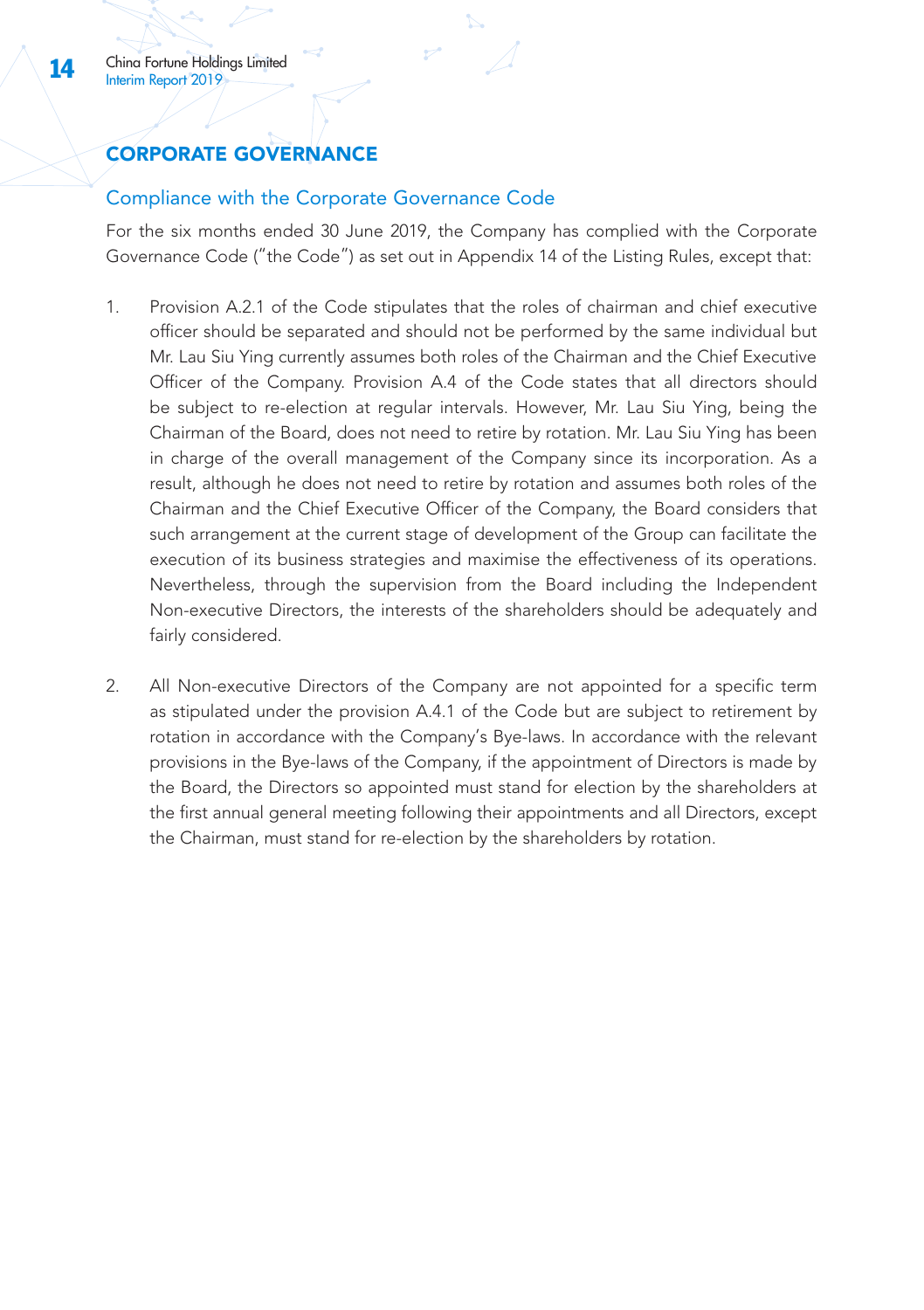# AUDIT COMMITTEE

The Company has formulated written terms of reference for the Audit Committee in accordance with the requirements of the Listing Rules. The Audit Committee is delegated by the Board to assess matters related to the financial statements and to provide recommendations and advices regarding the Company's financial reporting matters, including the review of the interim results for the six months ended 30 June 2019, the internal control and risk management system. The Audit Committee has reviewed and approved this report.

As at the date of this report, the Audit Committee comprises three Independent Nonexecutive Directors, Mr. Lam Man Kit (Chairman of the Audit Committee), Dr. Law Chun Kwan and Dr. Lo Wai Shun.

# COMPLIANCE WITH THE MODEL CODE

The Company has adopted the Model Code for Securities Transactions by Directors of Listed Issuers (the "Model Code") as set out in Appendix 10 of the Listing Rules.

Having made specific enquiry of the Directors of the Company, all the Directors confirmed that they had complied with the required standards as set out in the Model Code throughout the review period.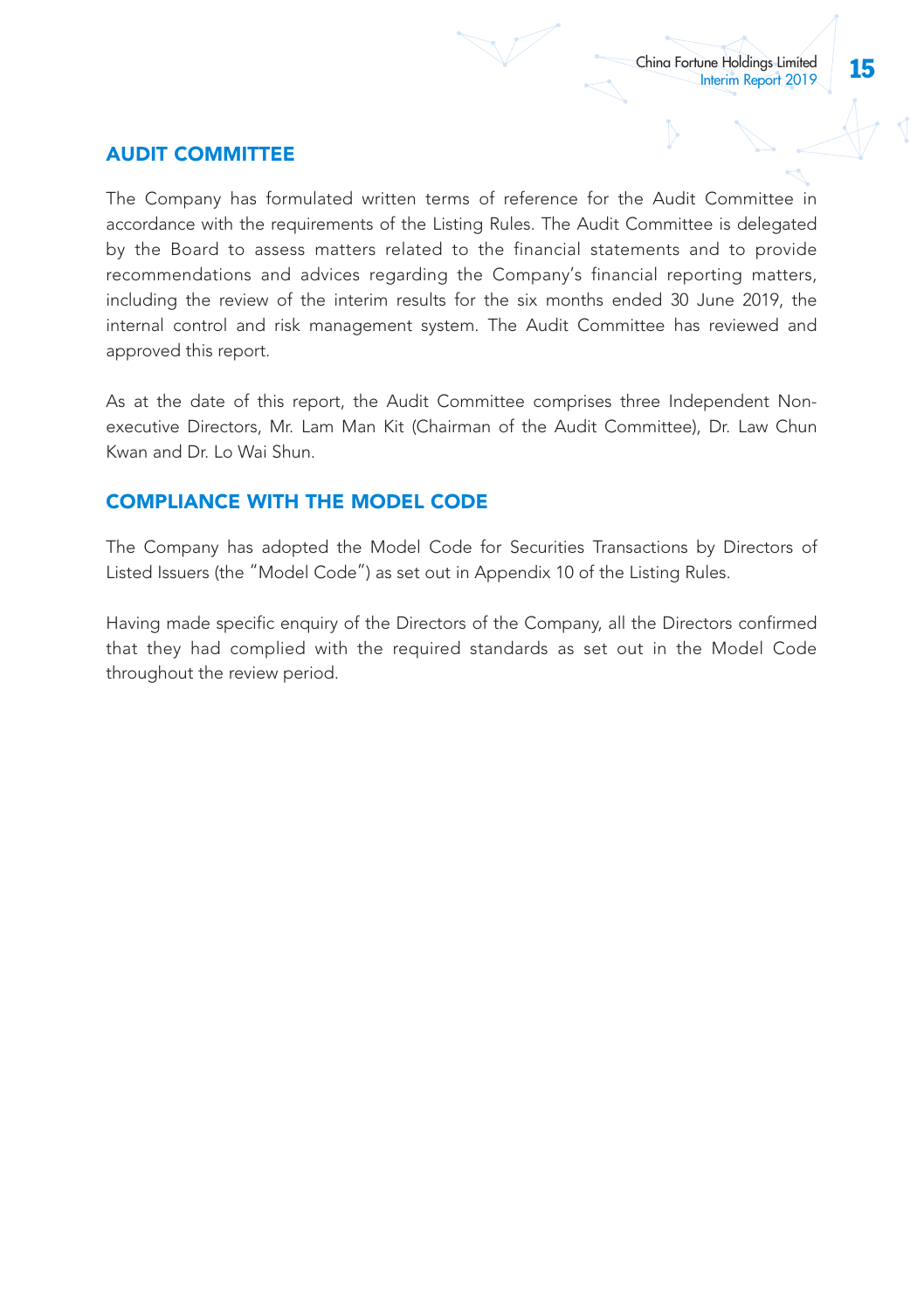# INTERIM RESULTS

The board of directors (the "Board") of China Fortune Holdings Limited (the "Company") presents the unaudited condensed consolidated interim results of the Company and its subsidiaries (collectively, the "Group") for the six months ended 30 June 2019, together with the comparative figures set out below. These condensed consolidated interim results have not been audited, but have been reviewed by the audit committee (the "Audit Committee") of the Company.

# CONDENSED CONSOLIDATED INCOME STATEMENT

For the six months ended 30 June 2019

|                                      | <b>Six months ended</b> |                 |                |
|--------------------------------------|-------------------------|-----------------|----------------|
|                                      |                         | 30/6/2019       | 30/6/2018      |
|                                      | <b>Notes</b>            | <b>HK\$'000</b> | HK\$'000       |
|                                      |                         | (unaudited)     | (unaudited)    |
| Revenue                              | $\overline{4}$          | 60,867          | 39,479         |
| Cost of sales                        |                         | (60, 316)       | (38,934)       |
| Gross profit                         |                         | 551             | 545            |
| Other income                         |                         | 256             | 429            |
| Other gains and losses               |                         | 143             | (12, 792)      |
| Selling and distribution costs       |                         | (15)            |                |
| Administrative expenses              |                         | (9, 235)        | (6, 731)       |
| Finance costs                        | 5                       | (292)           | (646)          |
| Share of results of associates       |                         |                 | (6)            |
| Loss before income tax               |                         | (8,592)         | (19, 201)      |
| Income tax expense                   | 6                       | (95)            | (65)           |
| Loss for the period                  | 7                       | (8,687)         | (19, 266)      |
| Loss for the period attributable to: |                         |                 |                |
| Owners of the Company                |                         | (6, 384)        | (17, 584)      |
| Non-controlling interests            |                         | (2, 303)        | (1,682)        |
|                                      |                         | (8,687)         | (19, 266)      |
| Loss per share                       |                         |                 |                |
| <b>Basic</b>                         | 8                       | $(0.70)$ cents  | $(1.92)$ cents |
| Diluted                              | 8                       | N/A             | N/A            |
|                                      |                         |                 |                |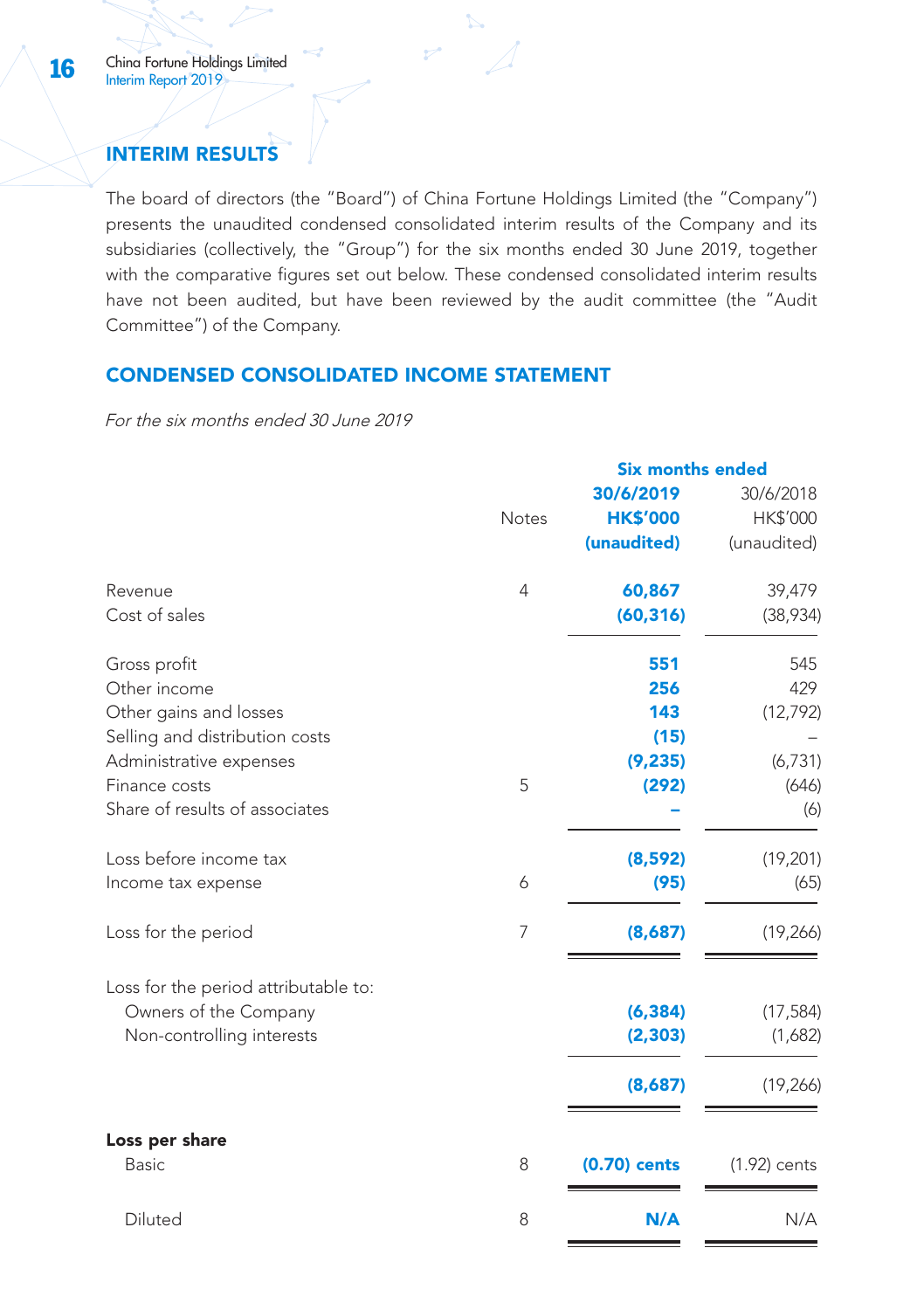# CONDENSED CONSOLIDATED STATEMENT OF COMPREHENSIVE INCOME

For the six months ended 30 June 2019

|                                                  | <b>Six months ended</b> |             |  |
|--------------------------------------------------|-------------------------|-------------|--|
|                                                  | 30/6/2019               | 30/6/2018   |  |
|                                                  | <b>HK\$'000</b>         | HK\$'000    |  |
|                                                  | (unaudited)             | (unaudited) |  |
| Loss for the period                              | (8,687)                 | (19,266)    |  |
| Other comprehensive income that may be           |                         |             |  |
| subsequently transferred to profit or loss       |                         |             |  |
| Exchange differences arising on translation from |                         |             |  |
| functional currency to presentation currency     | (66)                    | 705         |  |
| Total comprehensive income for the period        | (8,753)                 | (18, 561)   |  |
| Total comprehensive income for the period        |                         |             |  |
| attributable to:                                 |                         |             |  |
| Owners of the Company                            | (6,661)                 | (17, 572)   |  |
| Non-controlling interests                        | (2,092)                 | (989)       |  |
|                                                  | (8,753)                 | (18, 561)   |  |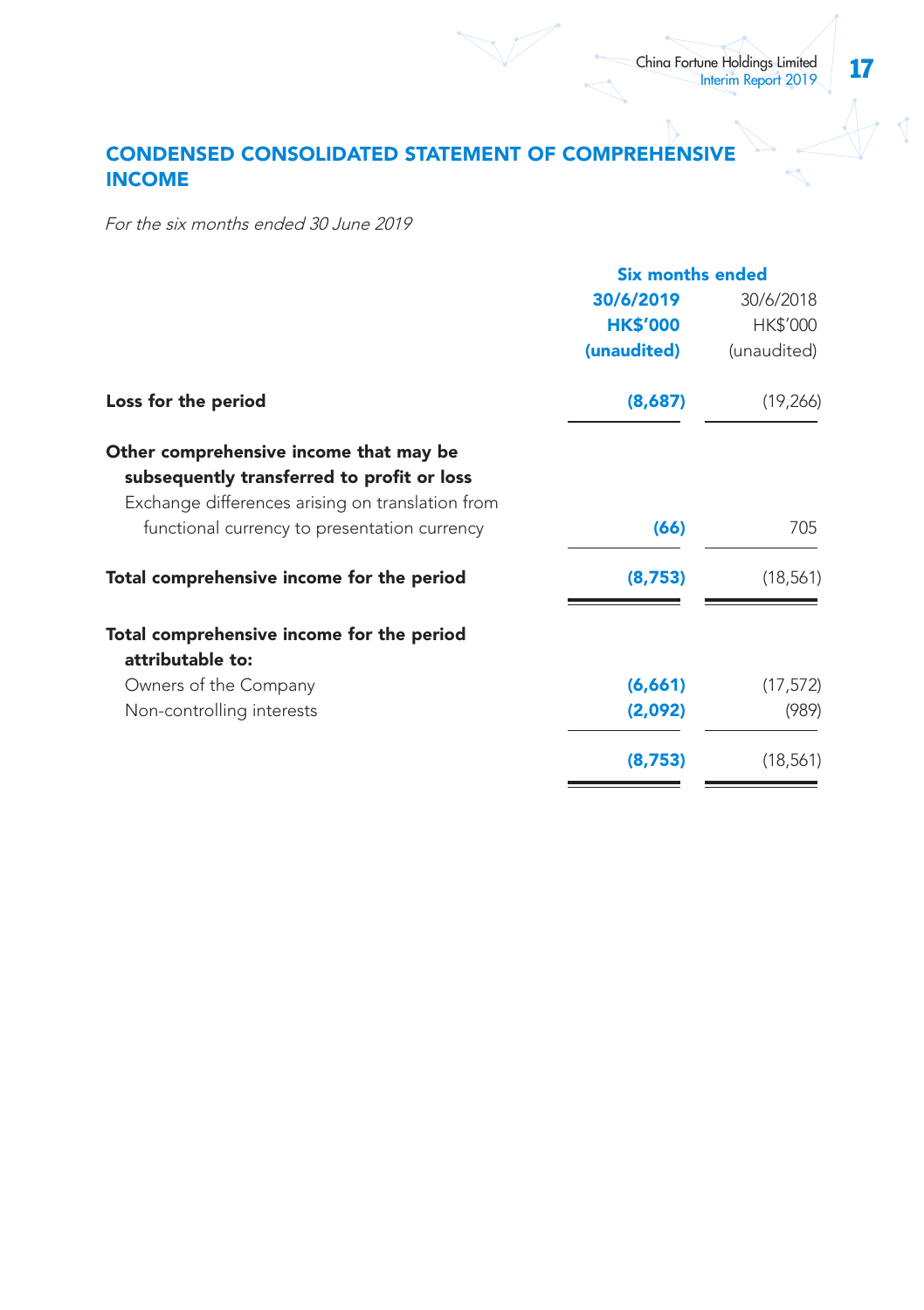# CONDENSED CONSOLIDATED STATEMENT OF FINANCIAL POSITION

ż

At 30 June 2019

|                                                                                    | Notes | 30/6/2019<br><b>HK\$'000</b><br>(unaudited) | 31/12/2018<br>HK\$'000<br>(audited) |
|------------------------------------------------------------------------------------|-------|---------------------------------------------|-------------------------------------|
| <b>Non-current assets</b><br>Plant and equipment<br>Mining right                   |       | 4,559                                       | 5,709                               |
| Right-of-use assets<br>Investments in associates<br>Financial assets at fair value |       | 62                                          | 498                                 |
| through profit or loss<br>Club memberships                                         |       | 5,051<br>875                                | 5,350<br>877                        |
|                                                                                    |       | 10,547                                      | 12,434                              |
| <b>Current assets</b><br>Inventories                                               |       | 165                                         | 95                                  |
| Trade and other receivables<br>Amount due from a non-controlling                   | 9     | 40,656                                      | 42,182                              |
| shareholder of a subsidiary<br>Financial assets at fair value                      | 14(b) | 3,405                                       | 3,435                               |
| through profit or loss<br>Cash and cash equivalents                                |       | 775<br>12,487                               | 536<br>26,563                       |
|                                                                                    |       | 57,488                                      | 72,811                              |
| <b>Current liabilities</b><br>Trade and other payables                             | 10    | 35,818                                      | 39,039                              |
| Lease liabilities<br>Amount due to a related party                                 | 13    | 63<br>4,328                                 | 6,493                               |
| Amounts due to non-controlling<br>shareholders of subsidiaries<br>Tax payables     | 14(b) | 5,016<br>6,432                              | 8,296<br>6,415                      |
|                                                                                    |       | 51,657                                      | 60,243                              |
| <b>Net current assets</b>                                                          |       | 5,831                                       | 12,568                              |
| Total assets less current liabilities                                              |       | 16,378                                      | 25,002                              |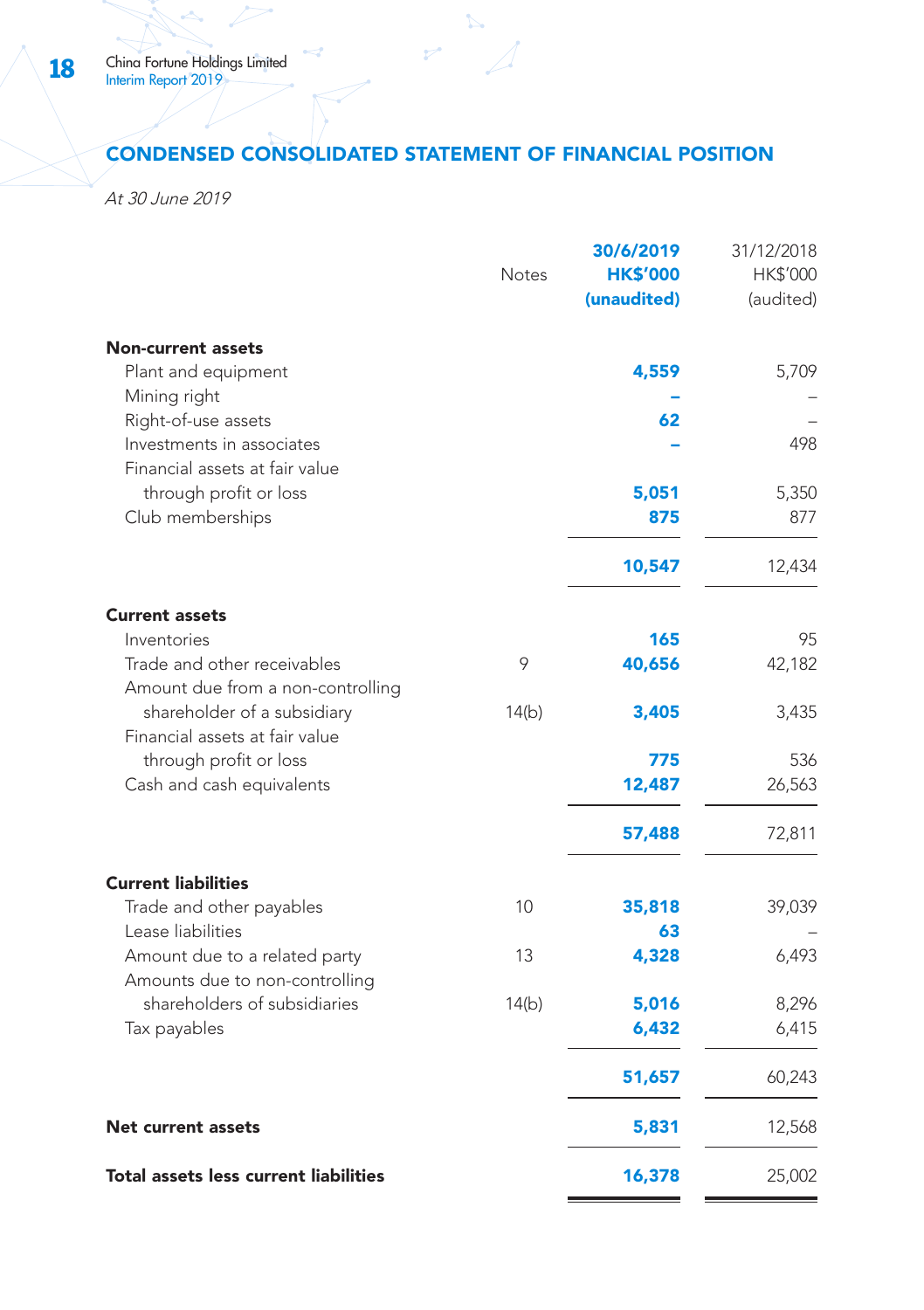|                                  |              |                 | China Fortune Holdings Limited<br>Interim Report 2019 | 19 |  |
|----------------------------------|--------------|-----------------|-------------------------------------------------------|----|--|
|                                  |              |                 |                                                       |    |  |
|                                  |              | 30/6/2019       | 31/12/2018                                            |    |  |
|                                  | <b>Notes</b> | <b>HK\$'000</b> | HK\$'000                                              |    |  |
|                                  |              | (unaudited)     | (audited)                                             |    |  |
| <b>Capital and reserves</b>      |              |                 |                                                       |    |  |
| Share capital                    | 11           | 91,778          | 91,778                                                |    |  |
| Reserves                         |              | (57, 852)       | (51, 191)                                             |    |  |
| Equity attributable to owners of |              |                 |                                                       |    |  |
| the Company                      |              | 33,926          | 40,587                                                |    |  |
| <b>Non-controlling interests</b> |              | (35, 243)       | (33, 151)                                             |    |  |
|                                  |              | (1, 317)        | 7,436                                                 |    |  |
| <b>Non-current liabilities</b>   |              |                 |                                                       |    |  |
| Government grant                 | 12           | 5,650           | 5,700                                                 |    |  |
| Amount due to a related party    | 13           | 12,045          | 11,866                                                |    |  |
|                                  |              | 17,695          | 17,566                                                |    |  |
|                                  |              | 16,378          | 25,002                                                |    |  |

 $\equiv$ 

٠

 $\qquad \qquad \overbrace{\qquad \qquad }^{}$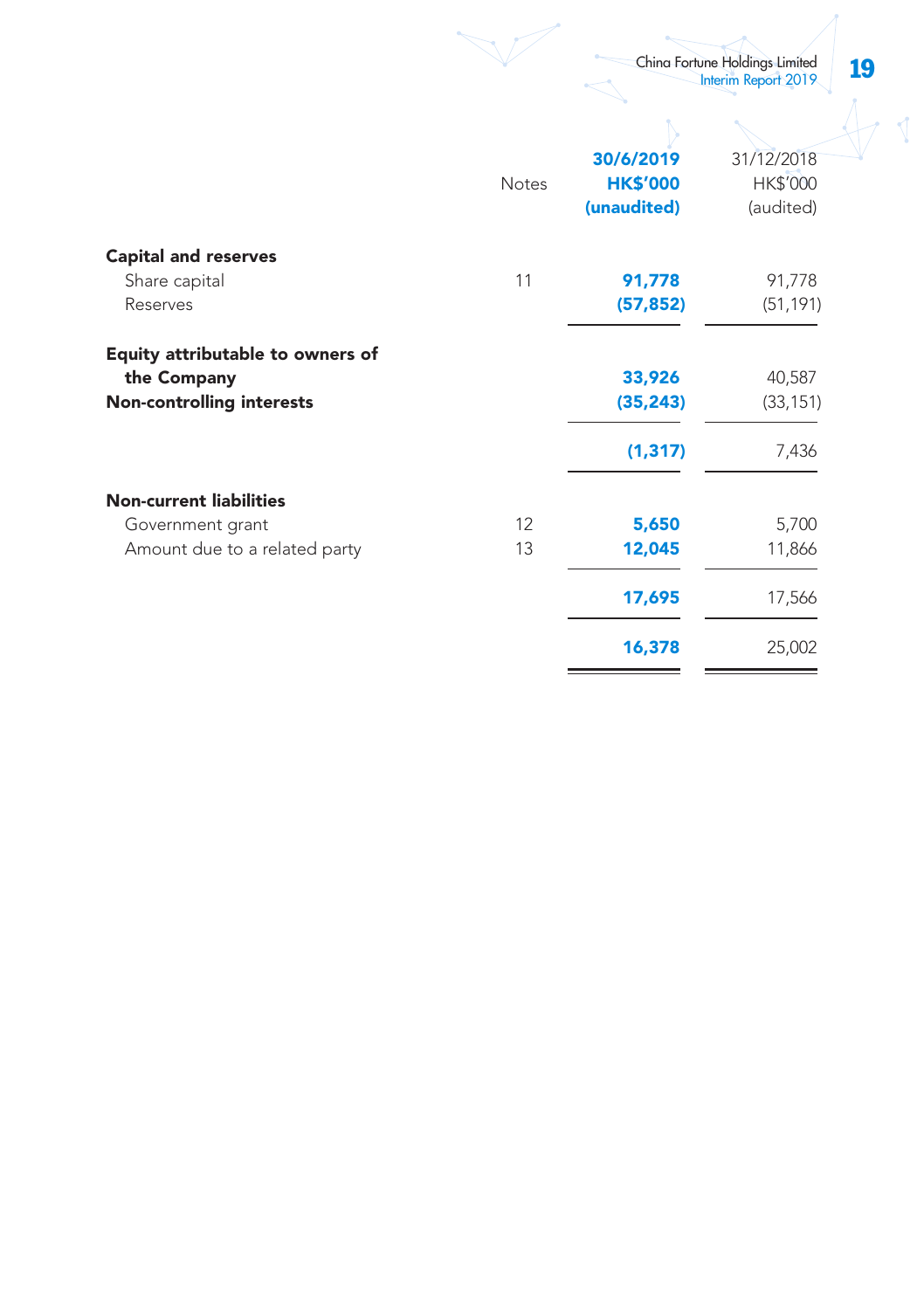# CONDENSED CONSOLIDATED STATEMENT OF CHANGES IN EQUITY

For the six months ended 30 June 2019

|                                                                                                | Share<br>capital<br>HK\$'000 | Share<br>premium<br>HK\$'000 | Special<br>reserve<br>HK\$'000 | <b>Translation</b><br>reserve<br>HK\$'000 | Statutory<br>funds<br>HK\$'000 | Share<br>option<br>reserve<br>HK\$'000 | reserve<br>HK\$'000 | Other Accumulated<br>losses<br>HK\$'000 | Attributable<br>to owners<br>of the<br>Company<br>HK\$'000 | Non-<br>controlling<br>interests<br>HK\$'000 | Total<br>equity<br>HK\$'000 |
|------------------------------------------------------------------------------------------------|------------------------------|------------------------------|--------------------------------|-------------------------------------------|--------------------------------|----------------------------------------|---------------------|-----------------------------------------|------------------------------------------------------------|----------------------------------------------|-----------------------------|
| At 1 January 2018<br>as originally presented<br>(audited)<br>Initial application of<br>HKFRS 9 | 91,778                       | 417,391                      | 2,481<br>L,                    | 68,829<br>79                              | 30,132<br>J.                   | 991                                    |                     | (580, 193)<br>1,369                     | 31,409<br>1,448                                            | (37, 460)<br>J.                              | (6,051)<br>1,448            |
| Restated at 1 January<br>2018                                                                  | 91,778                       | 417,391                      | 2,481                          | 68,908                                    | 30,132                         | 991                                    | J.                  | (578, 824)                              | 32,857                                                     | (37, 460)                                    | (4,603)                     |
| Loss for the period<br>Exchange differences<br>arising on translation<br>from functional       |                              |                              |                                |                                           |                                |                                        |                     | (17, 584)                               | (17, 584)                                                  | (1,682)                                      | (19,266)                    |
| currency to<br>presentation currency                                                           |                              |                              |                                | 12                                        |                                |                                        |                     |                                         | 12                                                         | 693                                          | 705                         |
| Total comprehensive income<br>for the period                                                   |                              |                              |                                | 12                                        |                                |                                        |                     | (17, 584)                               | (17, 572)                                                  | (989)                                        | (18, 561)                   |
| At 30 June 2018 (unaudited)                                                                    | 91,778                       | 417,391                      | 2,481                          | 68,920                                    | 30,132                         | 991                                    |                     | (596, 408)                              | 15,285                                                     | (38, 449)                                    | (23, 164)                   |
| At 1 January 2019 (audited)                                                                    | 91,778                       | 417,391                      | 2,481                          | 67,025                                    | 30,132                         |                                        | 1,814               | (570, 034)                              | 40,587                                                     | (33, 151)                                    | 7,436                       |
| Loss for the period<br>Exchange differences arising<br>on translation from                     |                              |                              |                                |                                           |                                |                                        |                     | (6, 384)                                | (6, 384)                                                   | (2, 303)                                     | (8,687)                     |
| functional currency to<br>presentation currency                                                |                              |                              |                                | (277)                                     |                                |                                        |                     |                                         | (277)                                                      | 211                                          | (66)                        |
| Total comprehensive income<br>for the period                                                   |                              |                              |                                | (277)                                     |                                |                                        | Ē,                  | (6, 384)                                | (6,661)                                                    | (2,092)                                      | (8, 753)                    |
| At 30 June 2019 (unaudited)                                                                    | 91,778                       | 417,391                      | 2,481                          | 66,748                                    | 30,132                         |                                        | 1,814               | (576, 418)                              | 33,926                                                     | (35, 243)                                    | (1, 317)                    |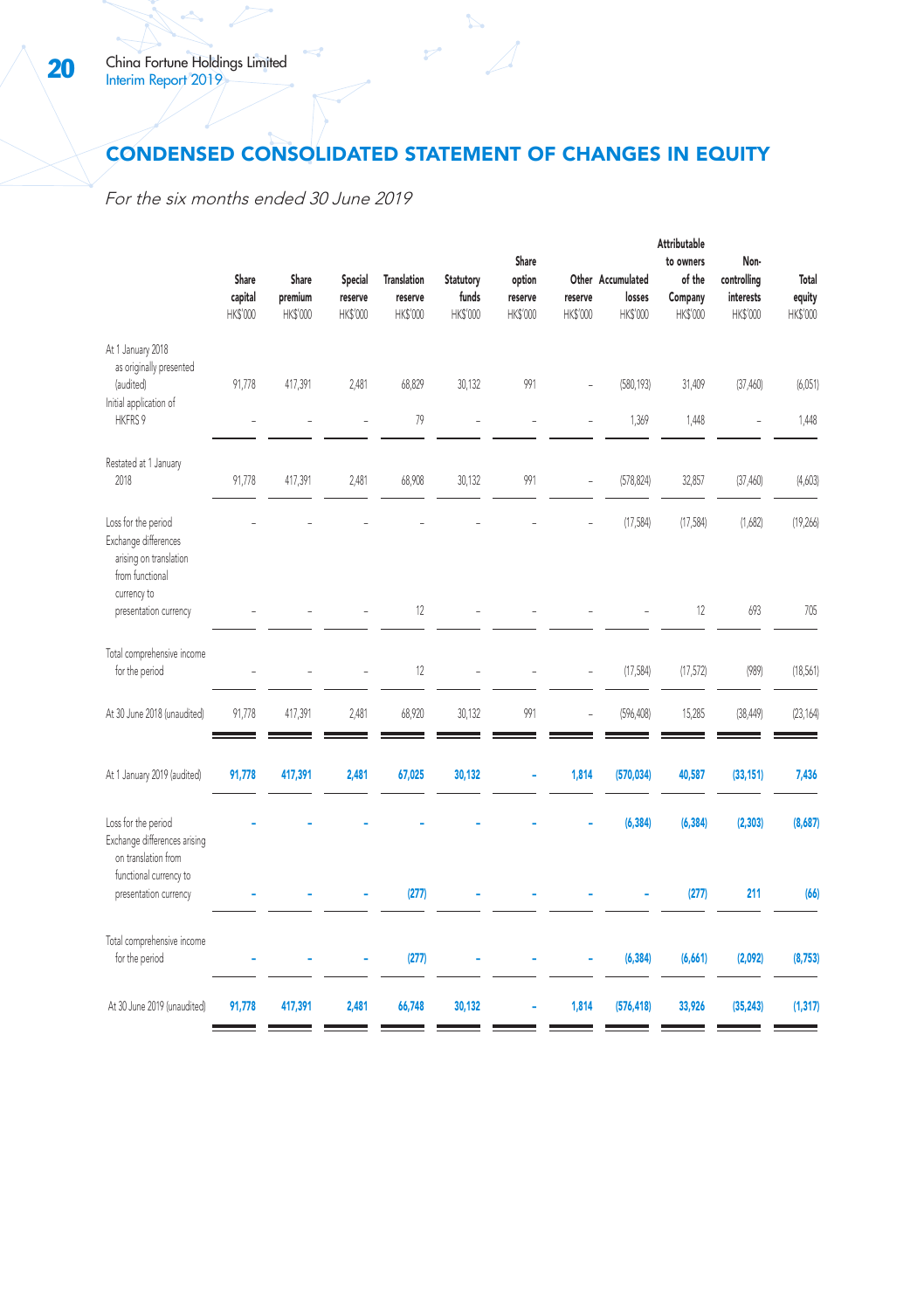# CONDENSED CONSOLIDATED STATEMENT OF CASH FLOWS

For the six months ended 30 June 2019

|                                                        | <b>Six months ended</b> |             |  |
|--------------------------------------------------------|-------------------------|-------------|--|
|                                                        | 30/6/2019               | 30/6/2018   |  |
|                                                        | <b>HK\$'000</b>         | HK\$'000    |  |
|                                                        | (unaudited)             | (unaudited) |  |
| Net cash used in operating activities                  | (11,962)                | (8,324)     |  |
| Net cash generated from investing activities           | 560                     | 91          |  |
| Net cash (used in)/generated from financing activities | (2, 165)                | 4,240       |  |
| Net decrease in cash and cash equivalents              | (13,567)                | (3,993)     |  |
| Cash and cash equivalents at 1 January                 | 26,563                  | 18,364      |  |
| Effect of foreign exchange rate changes                | (509)                   | (107)       |  |
| Cash and cash equivalents at 30 June                   | 12,487                  | 14,264      |  |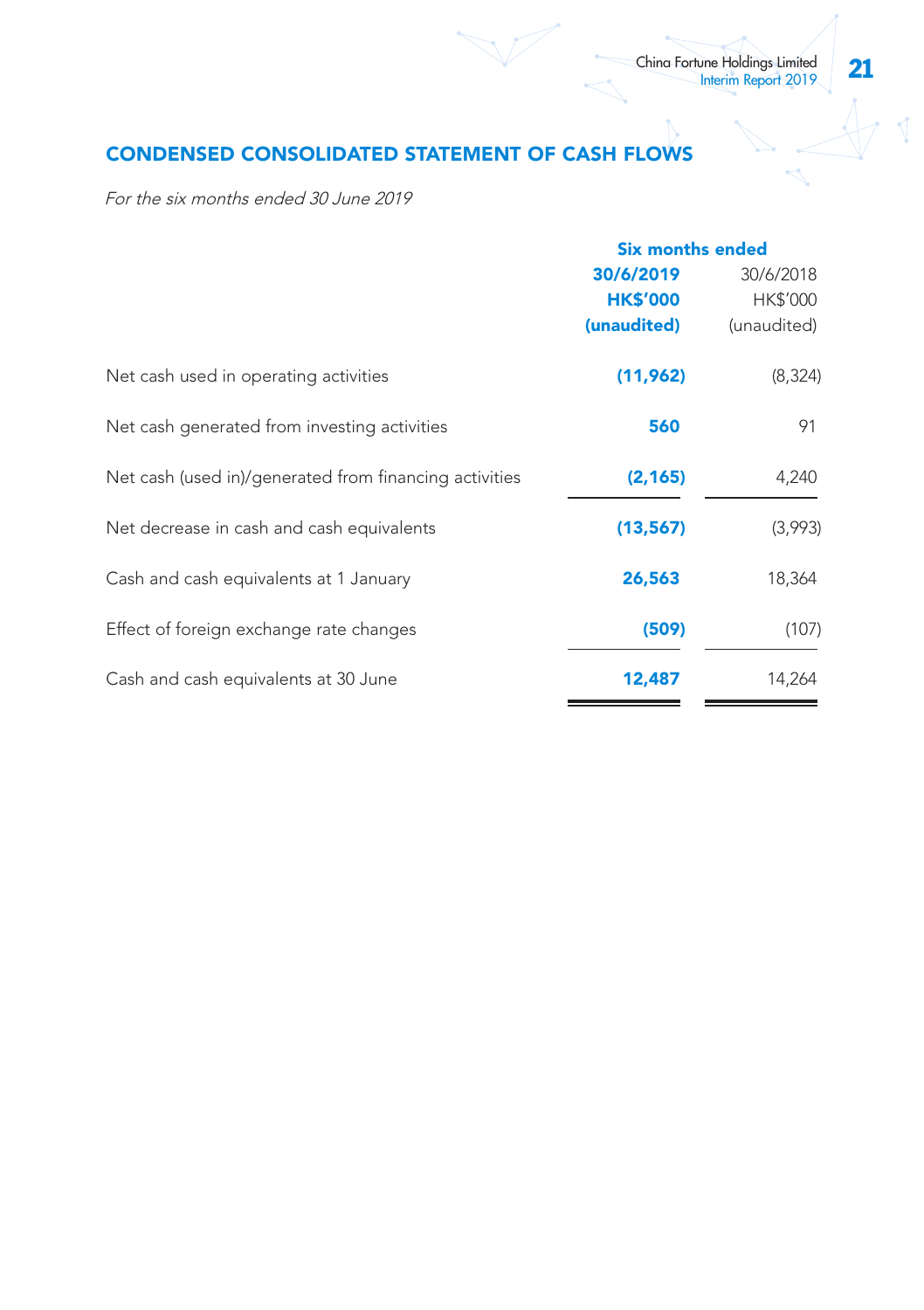# NOTES TO THE CONDENSED CONSOLIDATED FINANCIAL STATEMENTS

#### 1. General

The Company is an exempted company with limited liability incorporated in Bermuda under the Companies Act 1981 of Bermuda (as amended). The shares of the Company are listed on The Stock Exchange of Hong Kong Limited (the "Stock Exchange").

The Company is an investment holding company. The principal activities of the Group are distribution and trading of mobile phones and related accessories, development of marketing and after-sales service network and mining and processing of celestite, zinc and lead minerals.

#### 2. Basis of preparation

The unaudited condensed consolidated interim financial statements for the six months ended 30 June 2019 have been prepared in accordance with the applicable disclosure requirements of Appendix 16 to the Rules Governing the Listing of Securities (the "Listing Rules") on the Stock Exchange and with Hong Kong Accounting Standard 34 "Interim Financial Reporting" issued by the Hong Kong Institute of Certified Public Accountants (the "HKICPA").

These unaudited condensed consolidated interim financial statements should be read in conjunction with the Group's 2018 annual report, which have been prepared in accordance with Hong Kong Financial Reporting Standards ("HKFRSs").

#### 3. Significant accounting policies and changes in accounting policies

The unaudited condensed consolidated interim financial statements have been prepared on the historical cost basis except that certain financial instruments are measured at fair values.

The accounting policies adopted in the preparation of the condensed consolidated financial statements are consistent with those followed in the preparation of the Group's consolidated financial statements for the year ended 31 December 2018, except for the adoption of new standards effective as of 1 January 2019.

The HKICPA has issued a number of new or amended HKFRSs that are first effective for the current accounting period of the Group:

- HKFRS 16, Leases
- HK(IFRIC)-Int 23, Uncertainty over Income Tax Treatments
- Amendments to HKFRS 9, Prepayment Features and Negative Compensation
- Amendments to HKAS 19, Plan Amendment, Curtailment or Settlement
- Amendments to HKAS 28, Long-term Interests in Associates and Joint Ventures
- Amendments to HKFRS 3, HKFRS 11, HKAS 12 and HKAS 23 included in Annual Improvements to HKFRSs 2015-2017 Cycle

The impact of the adoption of HKFRS 16 Leases have been summarised in below. The other new or amended HKFRSs that are effective from 1 January 2019 did not have any significant impact on the group's accounting policies. Also, the Group has not early adopted any other standards, interpretations or amendments that have been issued but are not yet effective.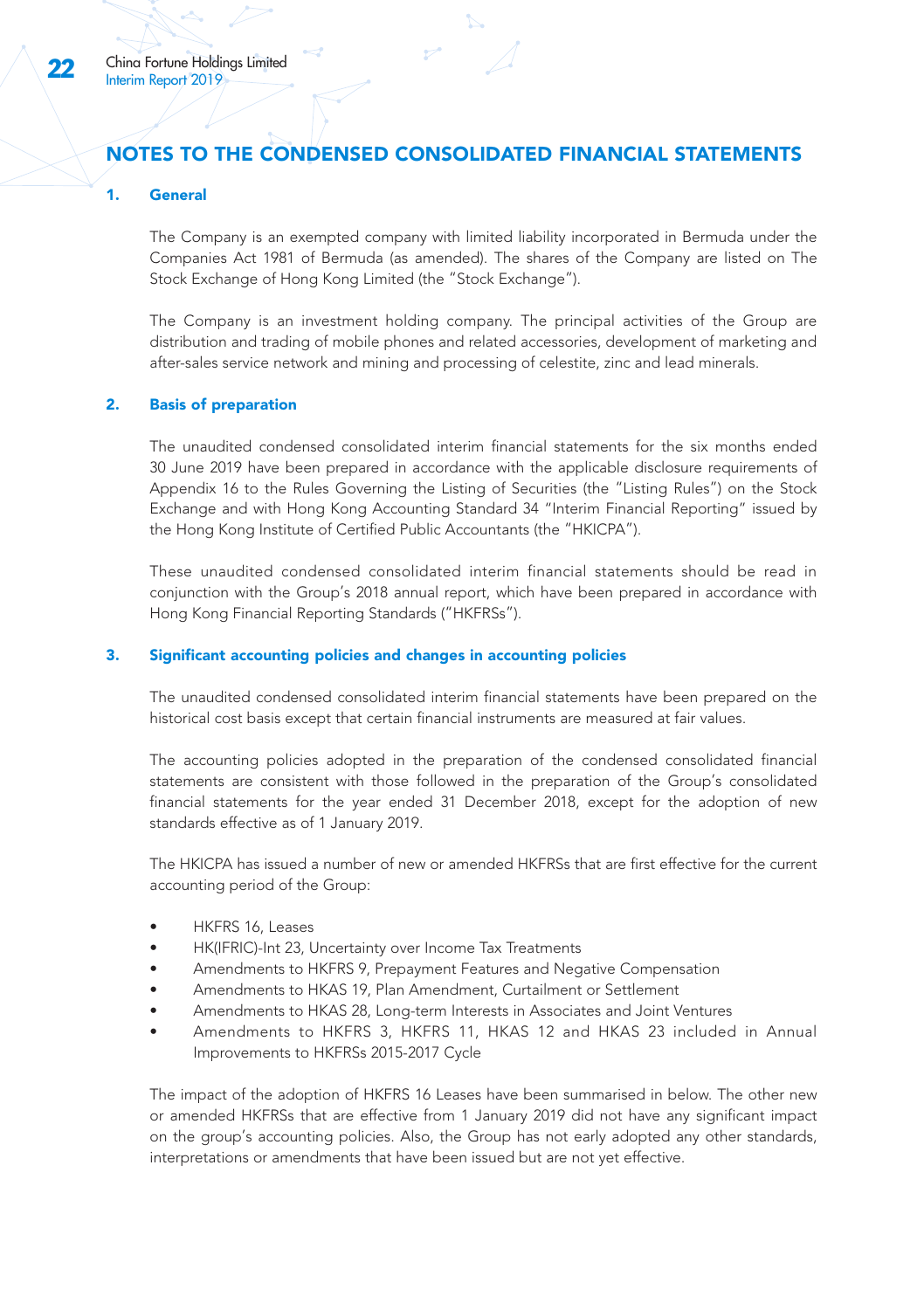# (i) Impact of the adoption of HKFRS 16

HKFRS 16 brings significant changes in accounting treatment for lease accounting, primarily for accounting for lessees. It replaces HKAS 17 Leases ("HKAS 17"), HK(IFRIC)- Int 4 Determining whether an Arrangement contains a Lease, HK(SIC)-Int 15 Operating Leases-Incentives and HK(SIC)-Int 27 Evaluating the Substance of Transactions Involving the Legal Form of a Lease. From a lessee's perspective, almost all leases are recognised in the statement of financial position as a right-of-use assets and a lease liabilities, with the narrow exception to this principle for leases which the underlying assets are of low-value or are determined as short-term leases. From a lessor's perspective, the accounting treatment is substantially unchanged from HKAS 17. For details of HKFRS 16 regarding its new definition of a lease, its impact on the Group's accounting policies and the transition method adopted by the Group as allowed under HKFRS 16, please refer to section (ii) to (iv) of this note.

The Group has applied HKFRS 16 using the cumulative effect approach and recognised the right-of-use asset at the amount equal to the lease liability, adjusted by the amount of any prepayments or accrued lease payments relating to that lease recognised in the consolidated statement of financial position as at 31 December 2018. The comparative information presented in 2018 has not been restated and continues to be reported under HKAS 17 and related interpretations as allowed by the transition provision in HKFRS 16.

The following tables summarised the impact of transition to HKFRS 16 on statement of financial position as of 31 December 2018 to that of 1 January 2019 as follows (increase/ (decrease)):

|                                                                             | HK\$'000 |
|-----------------------------------------------------------------------------|----------|
| Statement of financial position as at 1 January 2019<br>Right-of-use assets | 93       |
| Lease liabilities (non-current)                                             | 33       |
| Lease liabilities (current)                                                 | 60       |

The following reconciliation explains how the operating lease commitments disclosed applying HKAS 17 at the end of 31 December 2018 could be reconciled to the lease liabilities at the date of initial application recognised in the statement of financial position as at 1 January 2019:

Reconciliation of operating lease commitment to lease liabilities

|                                                                                                               | <b>HK\$'000</b> |
|---------------------------------------------------------------------------------------------------------------|-----------------|
| Operating lease commitment as of 31 December 2018<br>Less: short term leases for which lease terms end within | 723             |
| 31 December 2019<br>Less: future interest expenses                                                            | (627)<br>(3)    |
| Total lease liabilities as of 1 January 2019                                                                  | 93              |

The weighted average lessee's incremental borrowing rate applied to lease liabilities recognised in the statement of financial position as at 1 January 2019 is 4.75%.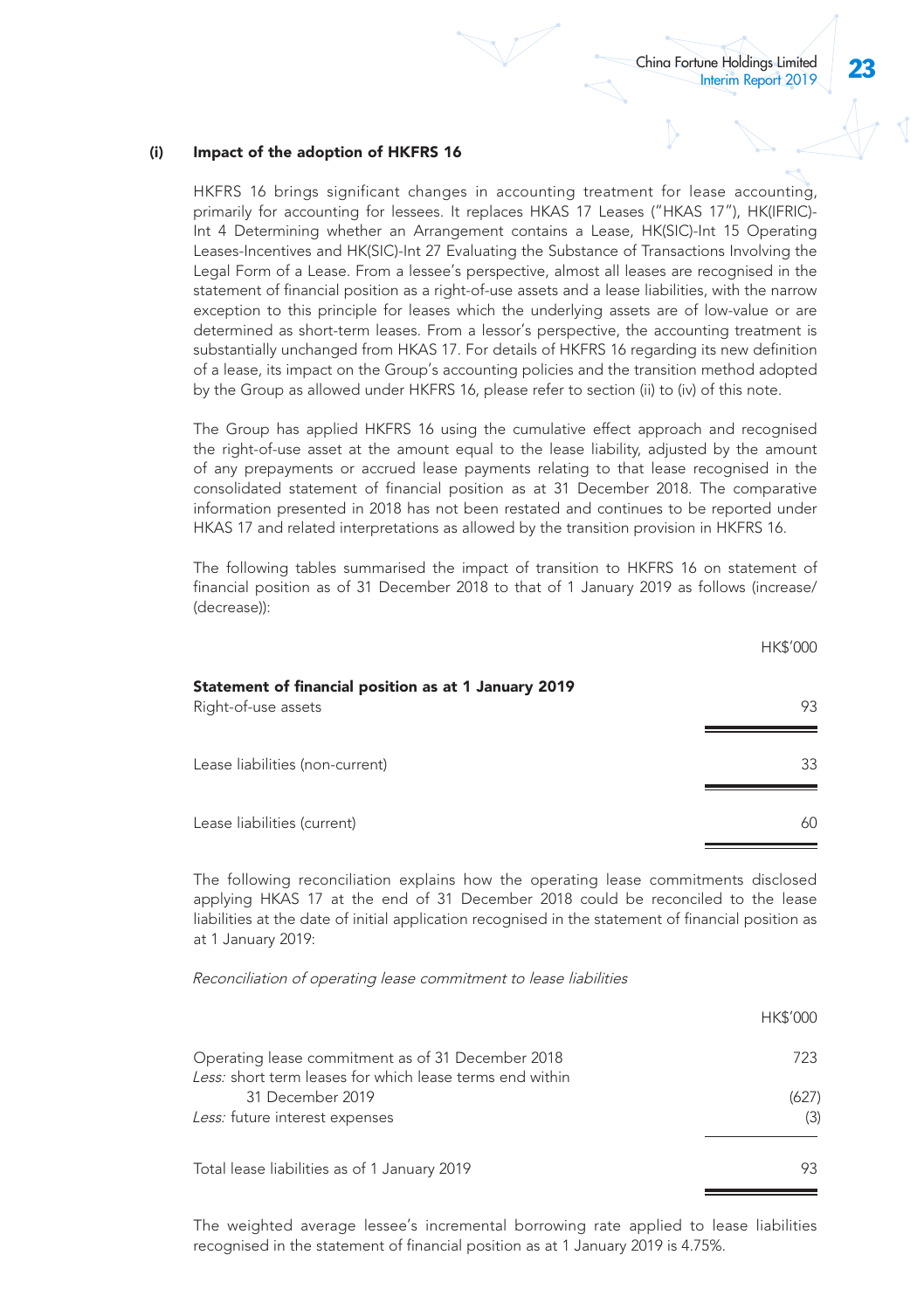#### (ii) The new definition of a lease

Under HKFRS 16, a lease is defined as a contract, or part of a contract, that conveys the right to use an asset (the underlying asset) for a period of time in exchange for consideration. A contract conveys the right to control the use of an identified asset for a period of time when the customer, throughout the period of use, has both: (a) the right to obtain substantially all of the economic benefits from use of the identified asset and (b) the right to direct the use of the identified asset.

For a contract that contains a lease component and one or more additional lease or nonlease components, a lessee shall allocate the consideration in the contract to each lease component on the basis of the relative stand-alone price of the lease component and the aggregate stand-alone price of the non-lease components, unless the lessee apply the practical expedient which allows the lessee to elect, by class of underlying asset, not to separate non-lease components from lease components, and instead account for each lease component and any associated non-lease components as a single lease component.

The Group has elected not to separate non-lease components and account for all each lease component and any associated non-lease components as a single lease component for all leases in which the Group is a lessee.

#### (iii) Accounting as a lessee

Under HKAS 17, a lessee has to classify a lease as an operating lease or a finance lease based on the extent to which risks and rewards incidental to ownership of a lease asset lie with the lessor or the lessee. If a lease is determined as an operating lease, the lessee would recognise the lease payments under the operating lease as an expense over the lease term. The asset under the lease would not be recognised in the statement of financial position of the lessee.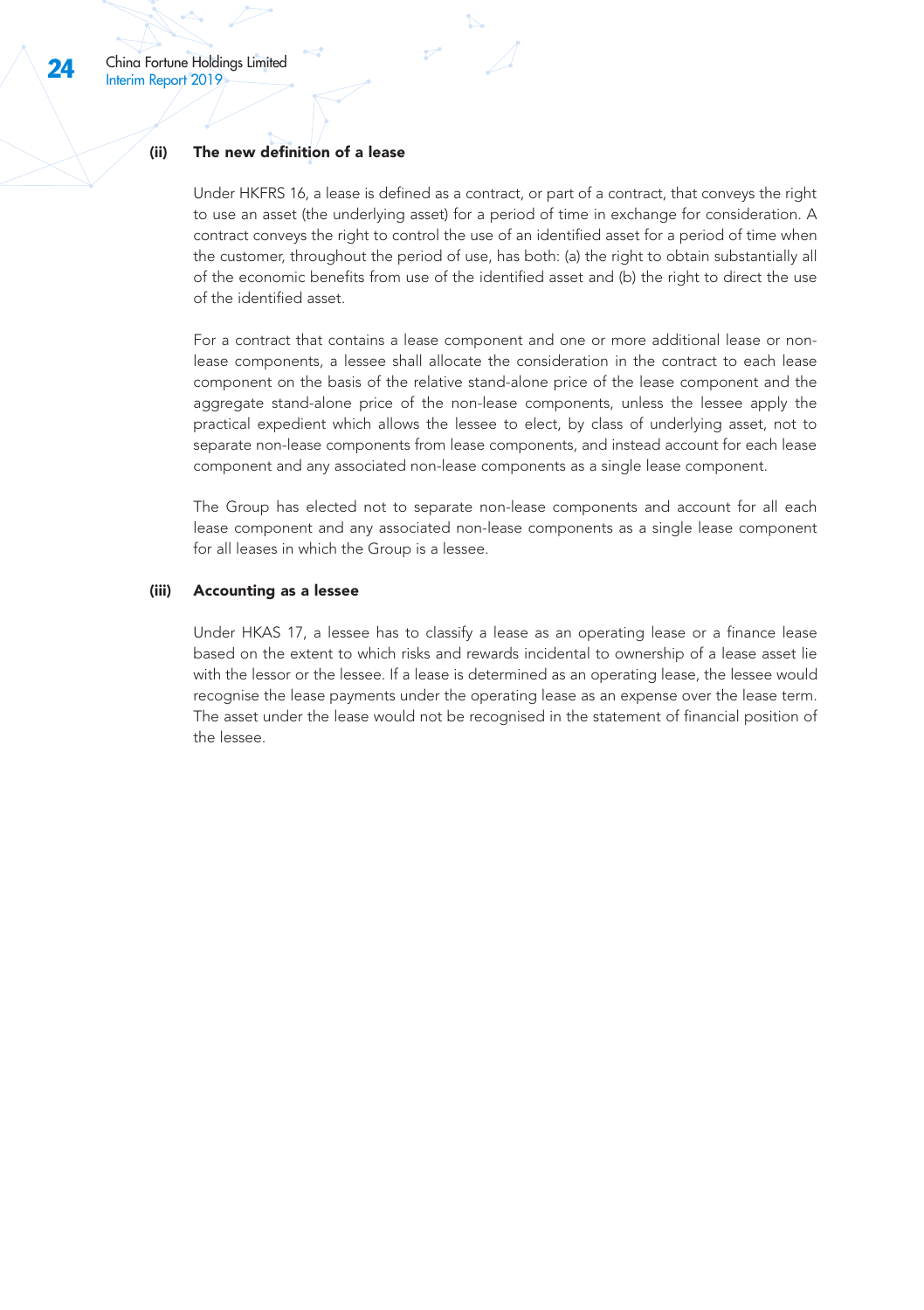Under HKFRS 16, all leases (irrespective of they are operating leases or finance leases) are required to be capitalised in the statement of financial position as right-of-use assets and lease liabilities, but HKFRS 16 provides accounting policy choices for an entity to choose not to capitalise (i) leases which are short-term leases and/or (ii) leases for which the underlying asset is of low-value. The Group has elected not to recognise right-of-use assets and lease liabilities for low-value assets and leases for which at the commencement date have a lease term less than 12 months. The lease payments associated with those leases have been expensed on straight-line basis over the lease term.

The Group recognised a right-of-use asset and a lease liability at the date of adoption of HKFRS 16, i.e. 1 January 2019.

#### Right-of-use asset

The right-of-use asset should be recognised at cost and would comprise: (i) the amount of the initial measurement of the lease liability (see below for the accounting policy to account for lease liability); (ii) any lease payments made at or before the commencement date, less any lease incentives received; (iii) any initial direct costs incurred by the lessee and (iv) an estimate of costs to be incurred by the lessee in dismantling and removing the underlying asset to the condition required by the terms and conditions of the lease, unless those costs are incurred to produce inventories. The Group measures the right-of-use assets applying a cost model. Under the cost model, the Group measures the right-to-use at cost, less any accumulated depreciation and any impairment losses, and adjusted for any remeasurement of lease liability.

#### Lease liability

The lease liability should be recognised at the present value of the lease payments that are not paid at the date of commencement of the lease. The lease payments shall be discounted using the interest rate implicit in the lease, if that rate can be readily determined. If that rate cannot be readily determined, the Group shall use the Group's incremental borrowing rate.

The following payments for the right-to-use the underlying asset during the lease term that are not paid at the commencement date of the lease are considered to be lease payments: (i) fixed payments less any lease incentives receivable: (ii) variable lease payments that depend on an index or a rate, initially measured using the index or rate as at commencement date; (iii) amounts expected to be payable by the lessee under residual value guarantees; (iv) the exercise price of a purchase option if the lessee is reasonably certain to exercise that option and (v) payments of penalties for terminating the lease, if the lease term reflects the lessee exercising an option to terminate the lease.

Subsequent to the commencement date, a lessee shall measure the lease liability by: (i) increasing the carrying amount to reflect interest on the lease liability; (ii) reducing the carrying amount to reflect the lease payments made; and (iii) remeasuring the carrying amount to reflect any reassessment or lease modifications, e.g., a change in future lease payments arising from change in an index or rate, a change in the lease term, a change in the in substance fixed lease payments or a change in assessment to purchase the underlying asset.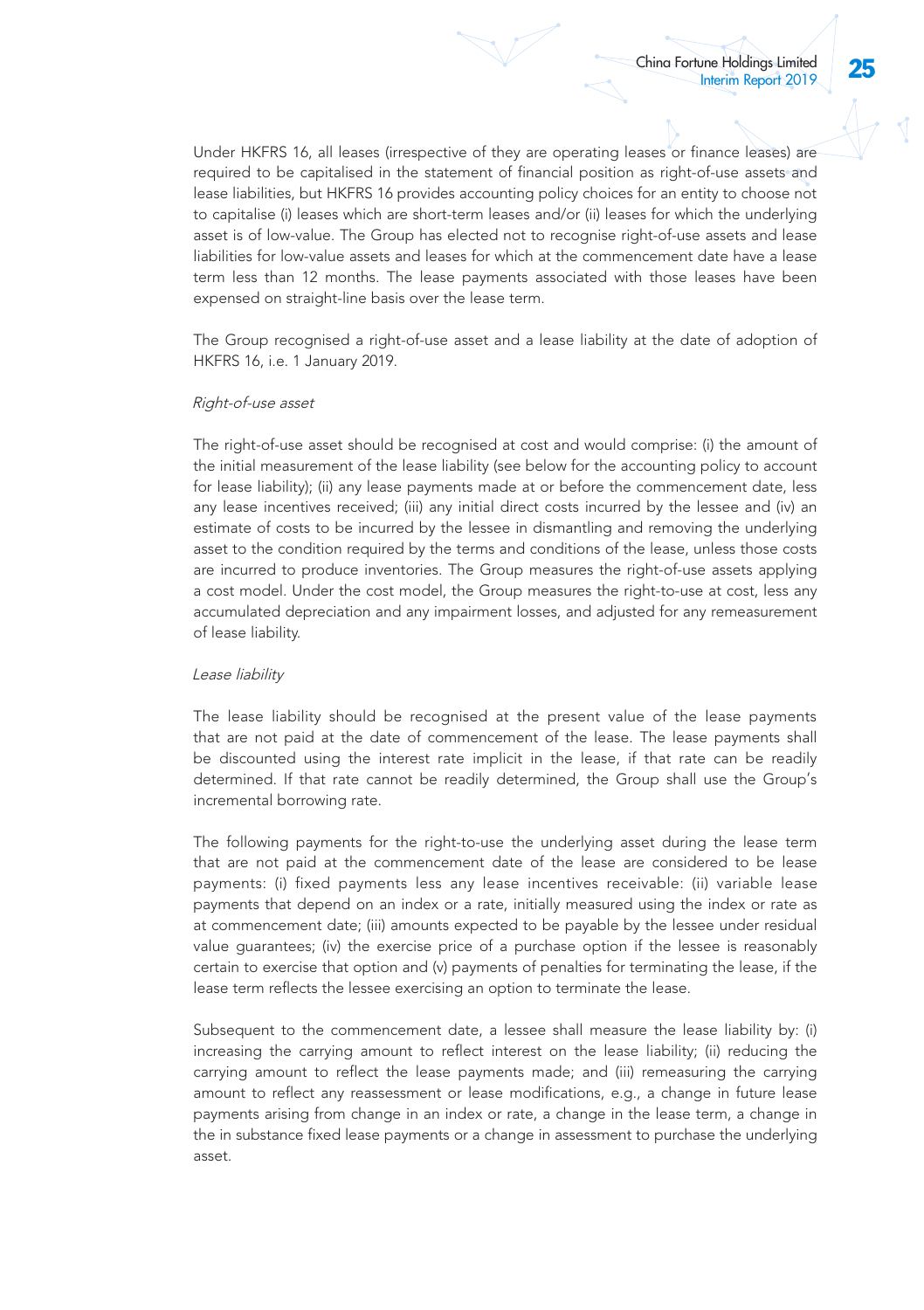#### (iv) Transition

As mentioned above, the Group has applied HKFRS 16 using the cumulative effect approach and recognised the right-of-use asset at the amount equal to the lease liability, adjusted by the amount of any prepayments or accrued lease payments relating to that lease recognised in the consolidated statement of financial position as at 31 December 2018. The comparative information presented in 2018 has not been restated and continues to be reported under HKAS 17 and related interpretations as allowed by the transition provision in HKFRS 16.

The Group has recognised the lease liabilities at the date of 1 January 2019 for leases previously classified as operating leases applying HKAS 17 and measured those lease liabilities at the present value of the remaining lease payments, discounted using the lessee's incremental borrowing rate at 1 January 2019.

The Group has elected to recognise all the right-of-use assets at 1 January 2019 for leases previously classified operating leases under HKAS 17 as if HKFRS 16 had been applied since the commencement date, but discounted using the lessee's incremental borrowing rate at the date of initial application. For all these right-of-use assets, the Group has applied HKAS 36 Impairment of Assets at 1 January 2019 to assess if there was any impairment as on that date.

The Group has also applied the follow practical expedients: (i) applied a single discount rate to a portfolio of leases with reasonably similar characteristics; (ii) applied the exemption of not to recognise right-of-use assets and lease liabilities for leases with term that will end within 12 months of the date of initial application (1 January 2019) and accounted for those leases as short-term leases; (iii) exclude the initial direct costs from the measurement of the right-of-use asset at 1 January 2019 and (iv) used hindsight in determining the lease terms if the contracts contain options to extend or terminate the leases.

In addition, the Group has also applied the practical expedients such that: (i) HKFRS 16 is applied to all of the Group's lease contracts that were previously identified as leases applying HKAS 17 and HK(IFRIC)-Int 4 Determining whether an Arrangement contains a Lease and (ii) not to apply HKFRS 16 to contracts that were not previously identified as containing a lease under HKAS 17 and HK(IFRIC)-Int4.

#### Segment information and revenue

#### (a) Reportable segments and reconciliation of reportable segment revenue, profit or loss, assets and liabilities

The Group determines its operating segments based on the reports reviewed by the chief operating decision-makers (the "CODM") that are used to make strategic decisions.

During the six months ended 30 June 2019, the Group has two reportable segments. The segments are managed separately as each business offers different products and services and requires different business strategies. The following summary describes the operations in each of the Group's reportable segments:

- Mobile phone business
- Mining business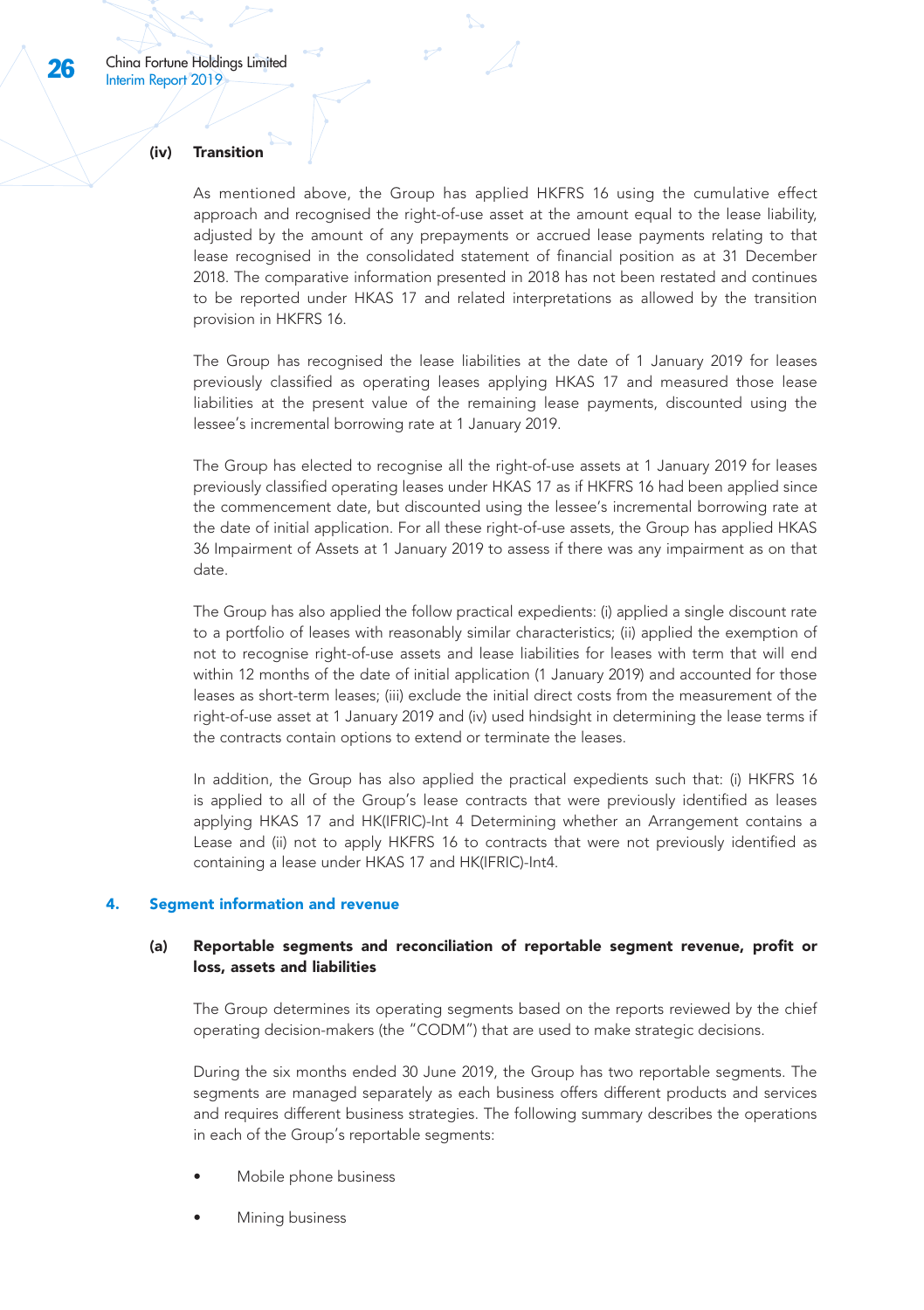Corporate expenses, corporate assets and corporate liabilities are not allocated to the reportable segments as they are not included in the measure of the segments' profit or loss, segments' assets and segments' liabilities that are used by the CODM for assessment of segment performance.

### For the six months ended 30 June 2019 (unaudited)

|                                                                                                     | <b>Mobile phone</b><br><b>business</b><br><b>HK\$'000</b> | <b>Mining</b><br><b>business</b><br><b>HK\$'000</b> | Total<br><b>HK\$'000</b> |
|-----------------------------------------------------------------------------------------------------|-----------------------------------------------------------|-----------------------------------------------------|--------------------------|
| Reportable segment revenue<br>from contracts with external<br>customers within scope of<br>HKFRS 15 | 60,867                                                    |                                                     | 60,867                   |
| Reportable segment loss                                                                             | (2,623)                                                   | (901)                                               | (3,524)                  |
| Depreciation and amortisation<br>(excluding right-of-use assets)<br>Depreciation of                 | 1,132                                                     |                                                     | 1,132                    |
| right-of-use assets<br>Reversal of impairment loss<br>recognised in respect of                      | 31                                                        |                                                     | 31                       |
| prepayment paid to a supplier<br>Recovery of write down                                             | (120)                                                     |                                                     | (120)                    |
| of inventories                                                                                      | (22)                                                      |                                                     | (22)                     |
| Revenue                                                                                             |                                                           |                                                     |                          |
| Reportable segment revenue<br>and consolidated revenue                                              |                                                           |                                                     | 60,867                   |
| Loss before income tax                                                                              |                                                           |                                                     |                          |
| Reportable segment loss<br>Fair value loss on financial<br>assets at fair value through             |                                                           |                                                     | (3,524)                  |
| profit or loss                                                                                      |                                                           |                                                     | (1)                      |
| Interest income<br>Gain on disposal of investment                                                   |                                                           |                                                     | 46                       |
| in an associate                                                                                     |                                                           |                                                     | 24                       |
| Miscellaneous income                                                                                |                                                           |                                                     | 210                      |
| Motor vehicle expenses                                                                              |                                                           |                                                     | (116)                    |
| Staff costs (including directors'<br>remunerations)                                                 |                                                           |                                                     | (3,024)                  |
| Rental expenses                                                                                     |                                                           |                                                     | (302)                    |
| Corporate expenses                                                                                  |                                                           |                                                     | (1,613)                  |
| Finance costs                                                                                       |                                                           |                                                     | (292)                    |
| Consolidated loss before                                                                            |                                                           |                                                     |                          |
| income tax                                                                                          |                                                           |                                                     | (8,592)                  |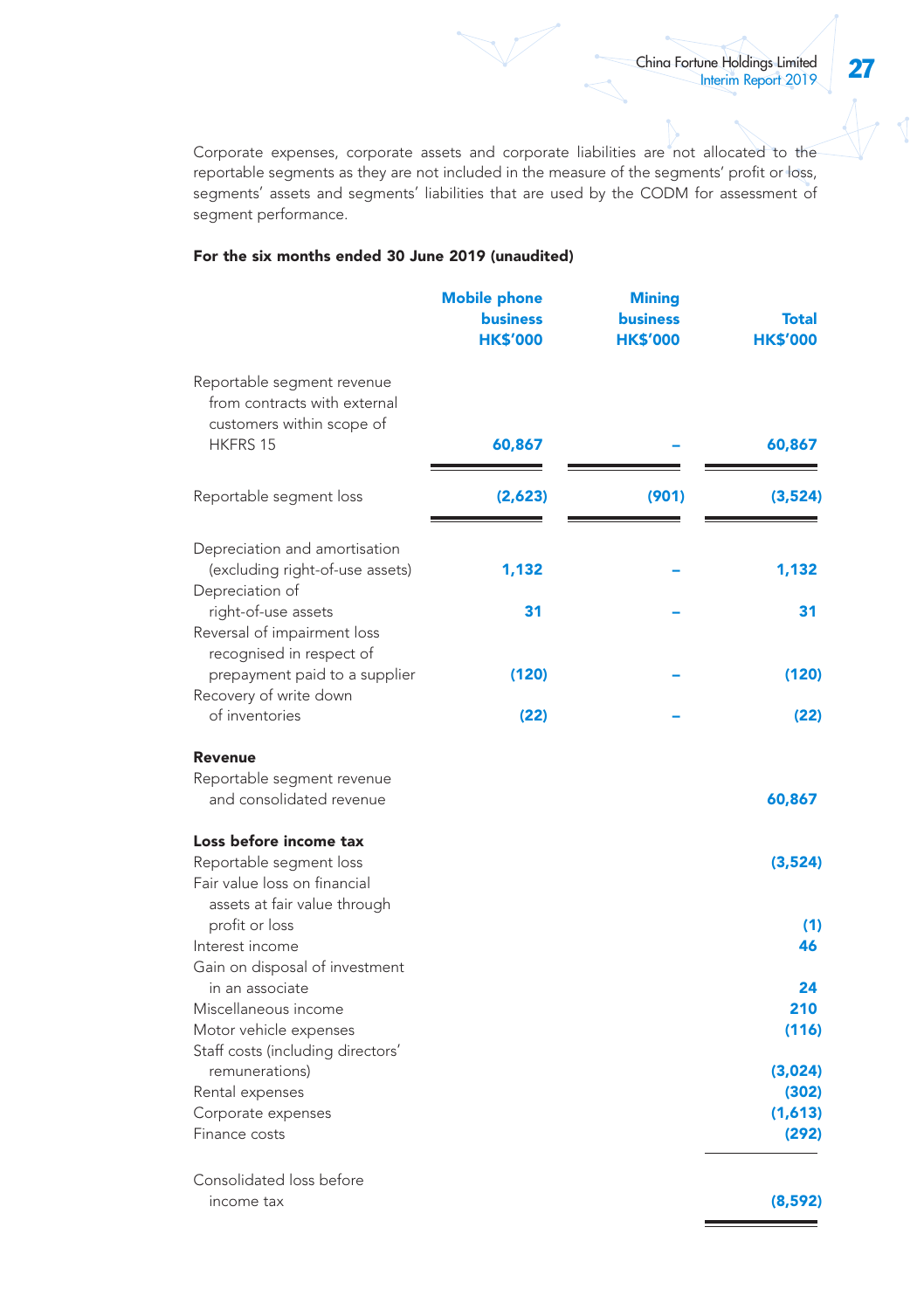#### As at 30 June 2019 (unaudited)

|                                                                                                                             | <b>Mobile phone</b><br><b>business</b><br><b>HK\$'000</b> | <b>Mining</b><br><b>business</b><br><b>HK\$'000</b> | <b>Total</b><br><b>HK\$'000</b> |
|-----------------------------------------------------------------------------------------------------------------------------|-----------------------------------------------------------|-----------------------------------------------------|---------------------------------|
| Reportable segment assets                                                                                                   | 56,496                                                    | 3,611                                               | 60,107                          |
| Reportable segment liabilities                                                                                              | (29, 972)                                                 | (12,993)                                            | (42, 965)                       |
| <b>Assets</b><br>Reportable segment assets<br>Unallocated corporate assets                                                  |                                                           |                                                     | 60,107                          |
| - Financial assets at fair value<br>through profit or loss<br>- Club memberships<br>- Cash and cash equivalents<br>- Others |                                                           |                                                     | 5,826<br>875<br>668<br>559      |
| Consolidated total assets                                                                                                   |                                                           |                                                     | 68,035                          |
| <b>Liabilities</b><br>Reportable segment liabilities<br>Unallocated corporate liabilities                                   |                                                           |                                                     | 42,965                          |
| - Tax payables<br>- Amount due to a related                                                                                 |                                                           |                                                     | 4.574                           |
| party (Note 13)<br>$-$ Others                                                                                               |                                                           |                                                     | 16,373<br>5,440                 |
| Consolidated total liabilities                                                                                              |                                                           |                                                     | 69,352                          |

 $\mathbb{Z}$ 

 $\mathcal{P}^{\bullet}$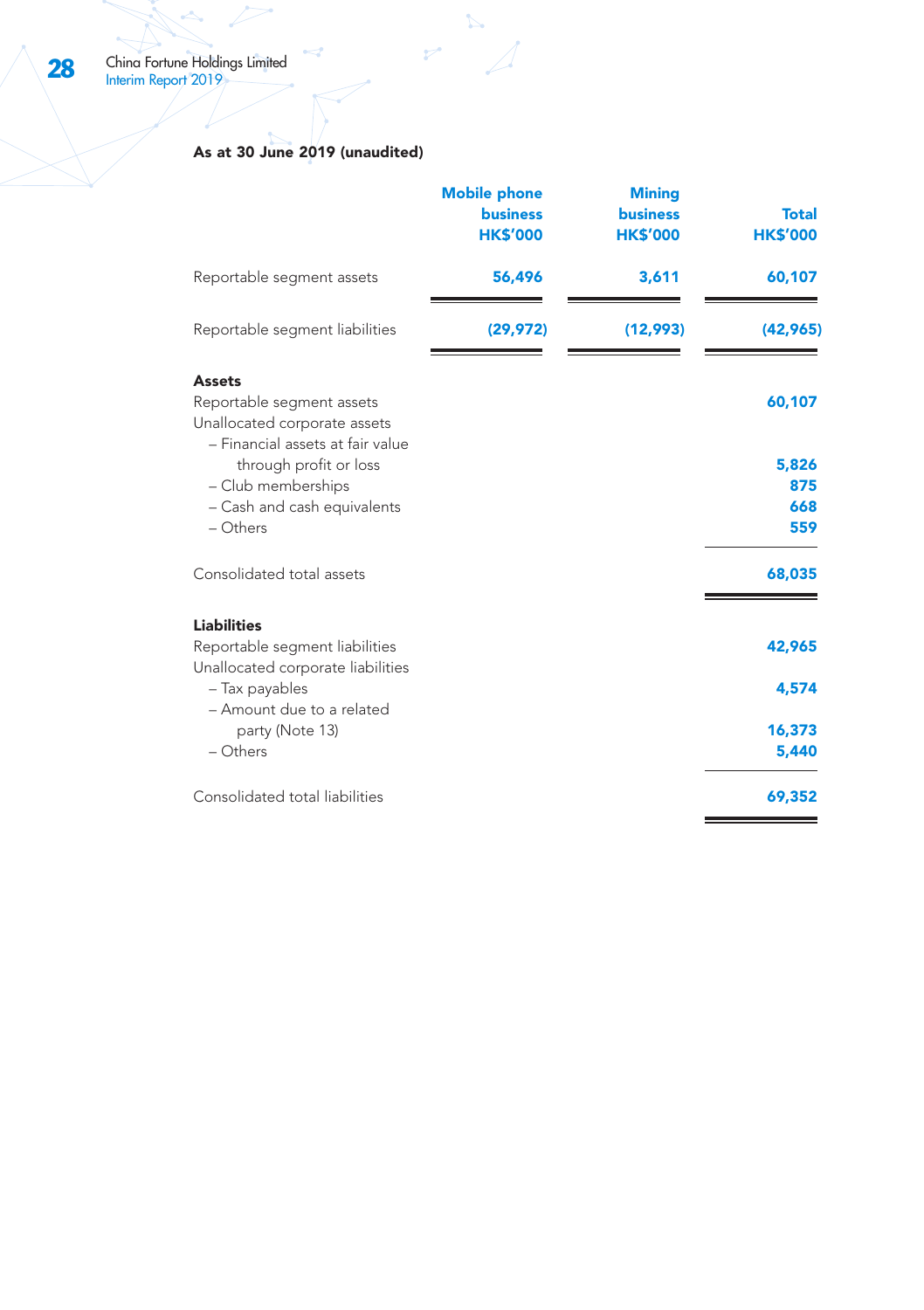29 China Fortune Holdings Limited Interim Report 2019

 $\overline{\mathbb{I}}$ 

|                                                                                         | Mobile phone<br>business<br><b>HK\$'000</b> | Mining<br>business<br><b>HK\$'000</b> | Total<br>HK\$'000 |
|-----------------------------------------------------------------------------------------|---------------------------------------------|---------------------------------------|-------------------|
| Reportable segment revenue<br>from contracts with external<br>customers within scope    |                                             |                                       |                   |
| <b>HKFRS 15</b>                                                                         | 39,479                                      |                                       | 39,479            |
| Reportable segment loss                                                                 | (13, 243)                                   | (862)                                 | (14, 105)         |
| Impairment loss recognised<br>in respect of prepayment                                  |                                             |                                       |                   |
| paid to a supplier<br>Value-added tax paid                                              | 10,694<br>1,677                             |                                       | 10,694<br>1,677   |
| Recovery of write down                                                                  |                                             |                                       |                   |
| of inventories                                                                          | (29)                                        |                                       | (29)              |
| Revenue                                                                                 |                                             |                                       |                   |
| Reportable segment revenue<br>and consolidated revenue                                  |                                             |                                       | 39,479            |
| Loss before income tax                                                                  |                                             |                                       |                   |
| Reportable segment loss<br>Fair value loss on financial<br>assets at fair value through |                                             |                                       | (14, 105)         |
| profit or loss                                                                          |                                             |                                       | (421)             |
| Interest income<br>Miscellaneous income                                                 |                                             |                                       | 39<br>390         |
| Staff costs (including directors'                                                       |                                             |                                       |                   |
| remunerations)                                                                          |                                             |                                       | (2,693)           |
| Corporate expenses<br>Share of results of associates                                    |                                             |                                       | (1,759)<br>(6)    |
| Finance costs                                                                           |                                             |                                       | (646)             |
| Consolidated loss before                                                                |                                             |                                       |                   |
| income tax                                                                              |                                             |                                       | (19, 201)         |

For the six months ended 30 June 2018 (unaudited)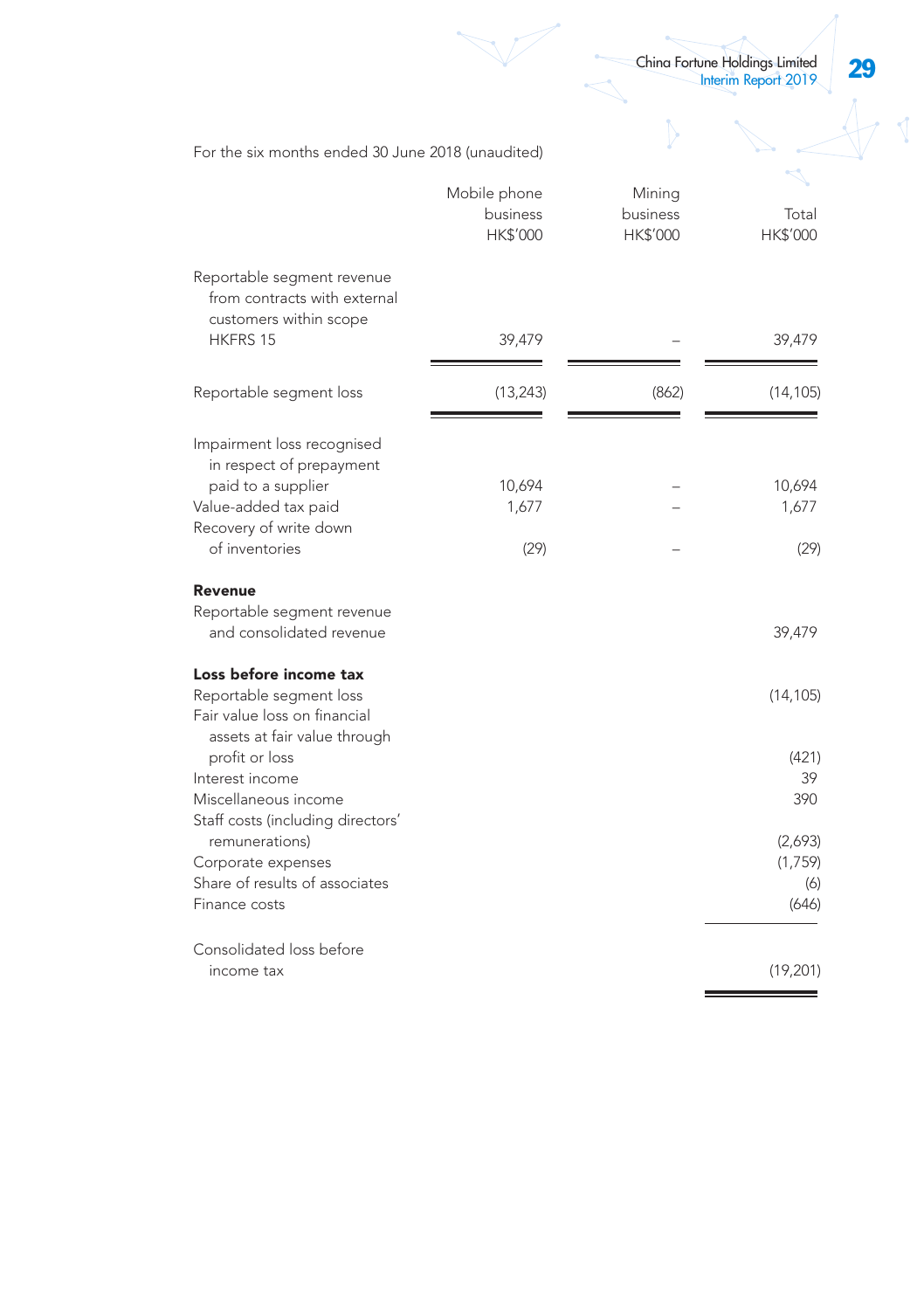As at 31 December 2018 (audited)

 $\mathcal{P}^*$ 

|                                                                                                 | Mobile phone<br>business<br>HK\$'000 | Mining<br>business<br>HK\$'000 | Total<br>HK\$'000 |
|-------------------------------------------------------------------------------------------------|--------------------------------------|--------------------------------|-------------------|
| Reportable segment assets                                                                       | 72,083                               | 3,643                          | 75,726            |
| Additions to non-current assets                                                                 | 5,808                                |                                | 5,808             |
| Reportable segment liabilities                                                                  | (36,069)                             | (12,701)                       | (48, 770)         |
| <b>Assets</b><br>Reportable segment assets                                                      |                                      |                                | 75,726            |
| Unallocated corporate assets<br>- Investments in associates<br>- Financial assets at fair value |                                      |                                | 498               |
| through profit or loss<br>- Club memberships                                                    |                                      |                                | 5,886<br>877      |
| - Cash and cash equivalents<br>- Others                                                         |                                      |                                | 1,704<br>554      |
| Consolidated total assets                                                                       |                                      |                                | 85,245            |
| <b>Liabilities</b>                                                                              |                                      |                                |                   |
| Reportable segment liabilities<br>Unallocated corporate liabilities                             |                                      |                                | 48,770            |
| - Tax payables<br>- Amount due to a related                                                     |                                      |                                | 4,574             |
| party (Note 13)<br>- Others                                                                     |                                      |                                | 18,359<br>6,106   |
| Consolidated total liabilities                                                                  |                                      |                                | 77,809            |

# (b) Geographical information

During the six months ended 30 June 2019 and 2018, the Group's operations and noncurrent assets are situated in the People's Republic of China ("PRC") in which all of its revenue was derived.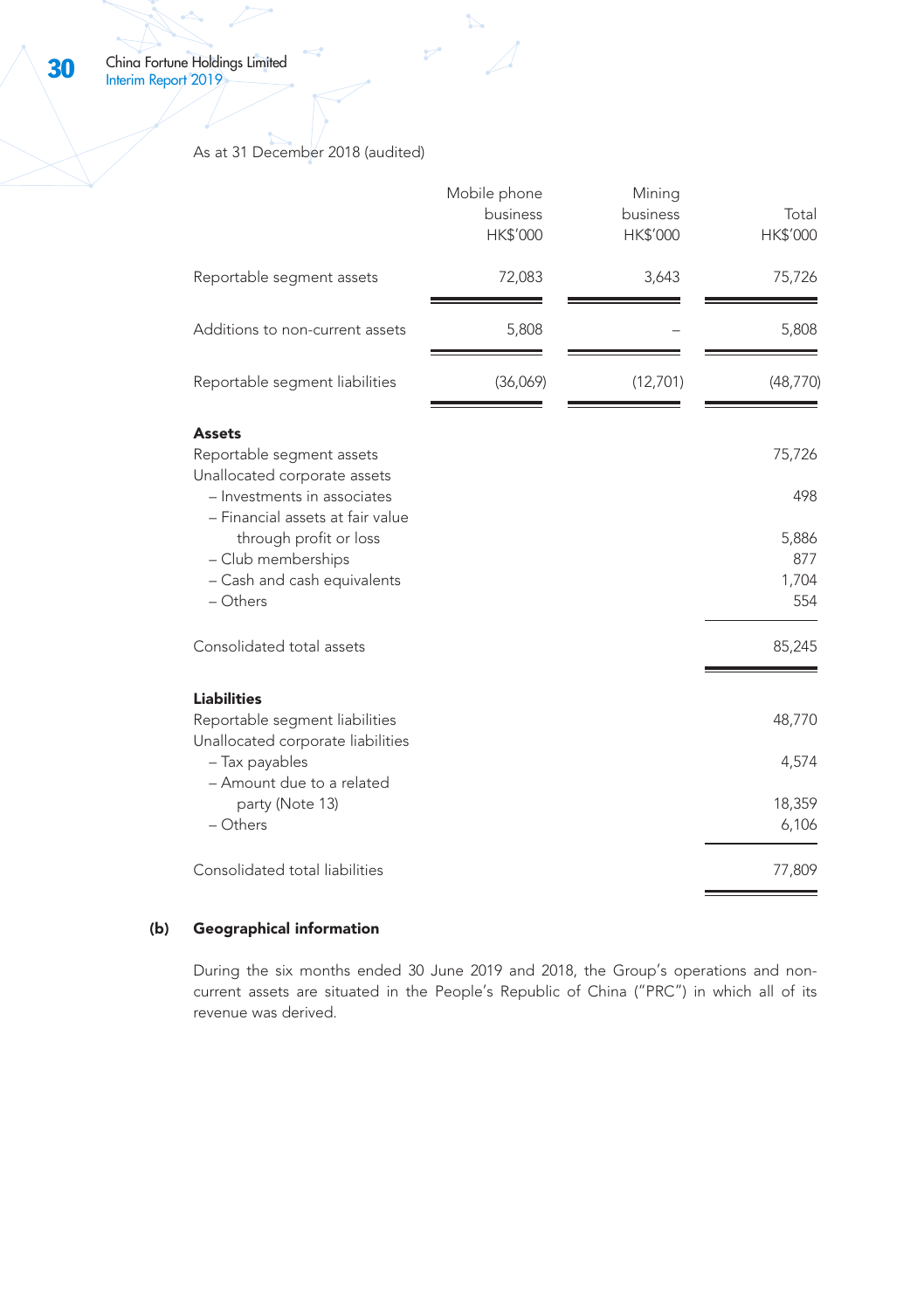#### (c) Revenue

In the following table, revenue is disaggregated by primary geographical market, major products and service lines and timing of revenue recognition.

Disaggregation of revenue from contracts with customers

|                                                     |                                             | <b>Trading of mobile phone</b><br><b>Six months ended</b> |  |
|-----------------------------------------------------|---------------------------------------------|-----------------------------------------------------------|--|
|                                                     | 30/6/2019<br><b>HK\$'000</b><br>(unaudited) | 30/6/2018<br><b>HK\$'000</b><br>(unaudited)               |  |
| Primary geographical market<br>PRC.                 | 60,867                                      | 39,479                                                    |  |
| Major product<br>Mobile phone                       | 60,867                                      | 39,479                                                    |  |
| Timing of revenue recognition<br>At a point in time | 60,867                                      | 39,479                                                    |  |

#### 5. Finance costs

|                                                    | <b>Six months ended</b> |             |
|----------------------------------------------------|-------------------------|-------------|
|                                                    | 30/6/2019               | 30/6/2018   |
|                                                    | <b>HK\$'000</b>         | HK\$'000    |
|                                                    | (unaudited)             | (unaudited) |
| Imputed interests on amount due to a related party | 290                     |             |
| Interests on lease liabilities                     | 2                       |             |
| Interests on other borrowings wholly               |                         |             |
| repayable within five years                        |                         | 646         |
|                                                    | 292                     | 646         |

#### 6. Income tax expense

For the six months ended 30 June 2019 and 2018, the Group's major operations are being carried out through its subsidiaries established in the People's Republic of China (the "PRC") and subject to the Enterprise Income Tax (the "EIT") rate of 25%, unless preferential rates are applicable in the cities where the subsidiaries are located.

No provision for Hong Kong Profits Tax has been made as the Group did not have any estimated assessable profits for both periods.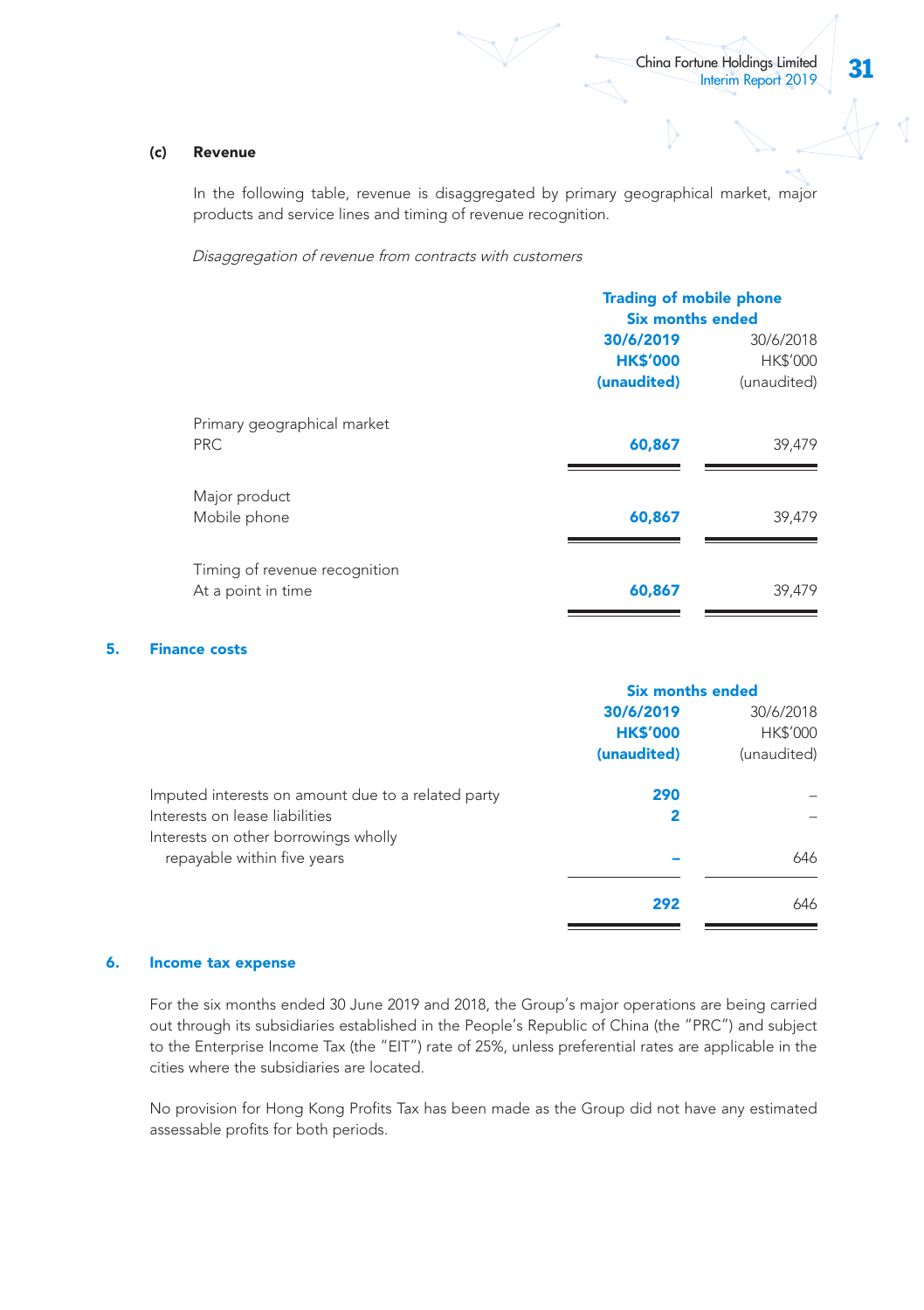7. Loss for the period

|                                                | <b>Six months ended</b> |             |
|------------------------------------------------|-------------------------|-------------|
|                                                | 30/6/2019               | 30/6/2018   |
|                                                | <b>HK\$'000</b>         | HK\$'000    |
|                                                | (unaudited)             | (unaudited) |
| Loss for the period has been arrived at        |                         |             |
| after charging:                                |                         |             |
| Auditor's remuneration                         | 583                     | 507         |
| Depreciation of plant and equipment            | 1,138                   | 6           |
| Depreciation of right-of-use assets            | 31                      |             |
| Staff costs                                    |                         |             |
| - directors' emoluments                        | 1,799                   | 1,786       |
| - salaries and allowances for other staff      | 2,573                   | 1,664       |
| - retirement benefit scheme contribution       |                         |             |
| (excluding directors)                          | 136                     | 84          |
|                                                | 4,508                   | 3,534       |
|                                                |                         |             |
| and after crediting:                           |                         |             |
| Interest income                                | 46                      | 39          |
| Gain on disposal of investment in an associate | 24                      |             |
| Recovery of write down of inventories          | 22                      | 29          |
|                                                |                         |             |

#### 8. Loss per share

The calculation of loss per share for the six months ended 30 June 2019 is based on the loss for the period attributable to owners of the Company of HK\$6,384,000 (30 June 2018: loss of HK\$17,584,000) and the weighted average number of 917,779,442 (30 June 2018: 917,779,442) shares in issue during the period.

No diluted loss per share is presented as the effect of all potential ordinary shares is anti-dilutive for the periods ended 30 June 2019 and 2018.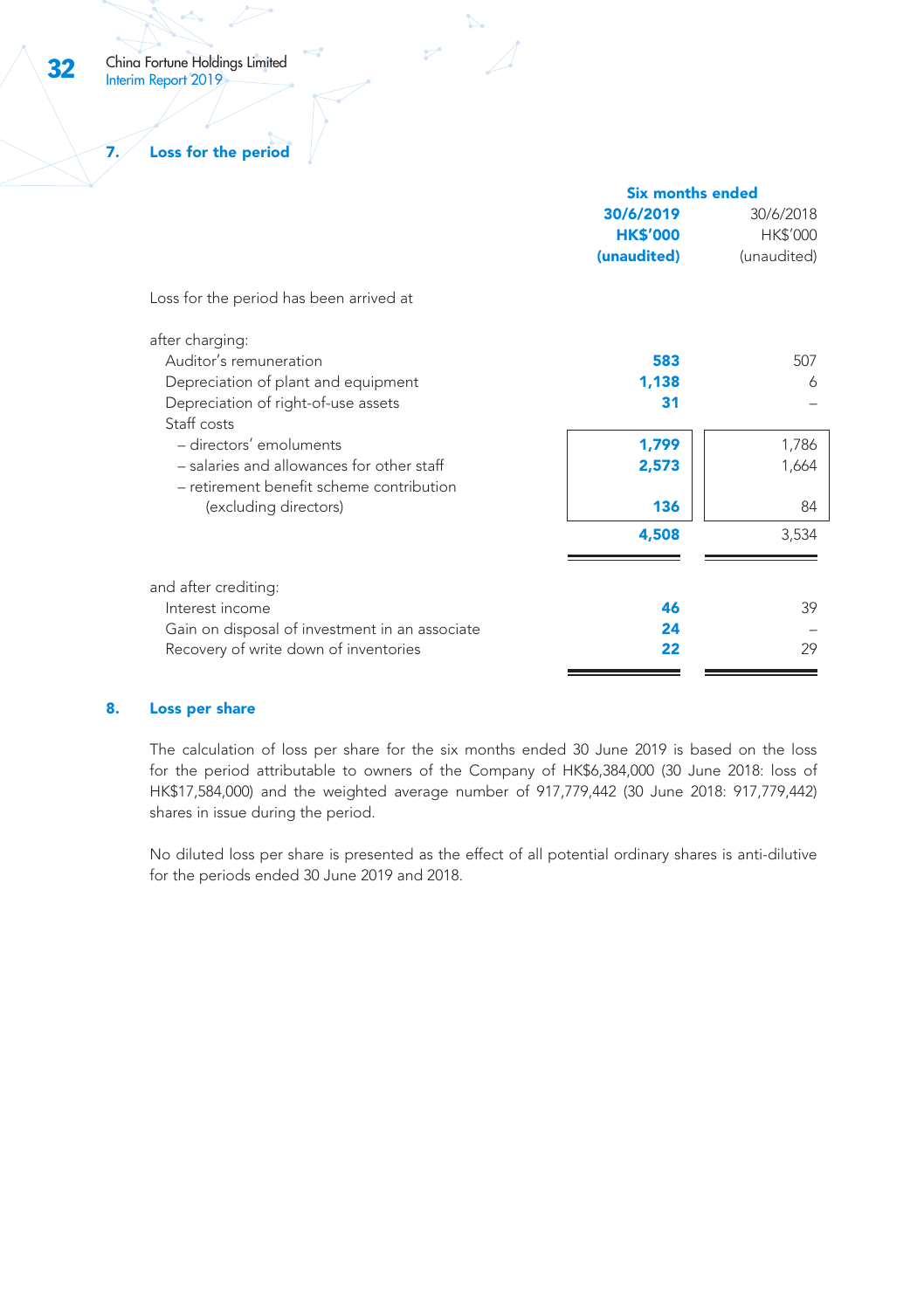#### 9. Trade and other receivables

| 30/6/2019       | 31/12/2018      |
|-----------------|-----------------|
| <b>HK\$'000</b> | <b>HK\$'000</b> |
| (unaudited)     | (audited)       |
| 5,761           | 508             |
| (51)            | (52)            |
| 5,710           | 456             |
| 241             | 259             |
| 45,179          | 40,122          |
| 18,145          | 32,262          |
| (28,619)        | (30,917)        |
| 40,656          | 42,182          |
|                 |                 |

Note: The other receivables of HK\$6,846,000 (31 December 2018: HK\$22,960,000) represented the amount due from an entity controlled by a non-controlling shareholder of a subsidiary as at 30 June 2019. The amount was unsecured, interest-free and repayable within one year.

The Group generally requests for full prepayment from its trade customers but it also allows certain trade customers a credit period of 30 to 90 days. The following is an aged analysis of trade receivables (net of allowance) presented based on the invoice date at the end of reporting period:

|                                      | 30/6/2019<br><b>HK\$'000</b><br>(unaudited) | 31/12/2018<br>HK\$'000<br>(audited) |
|--------------------------------------|---------------------------------------------|-------------------------------------|
| Trade receivables:<br>91 to 365 days | 5,710                                       | 456                                 |
|                                      | 5,710                                       | 456                                 |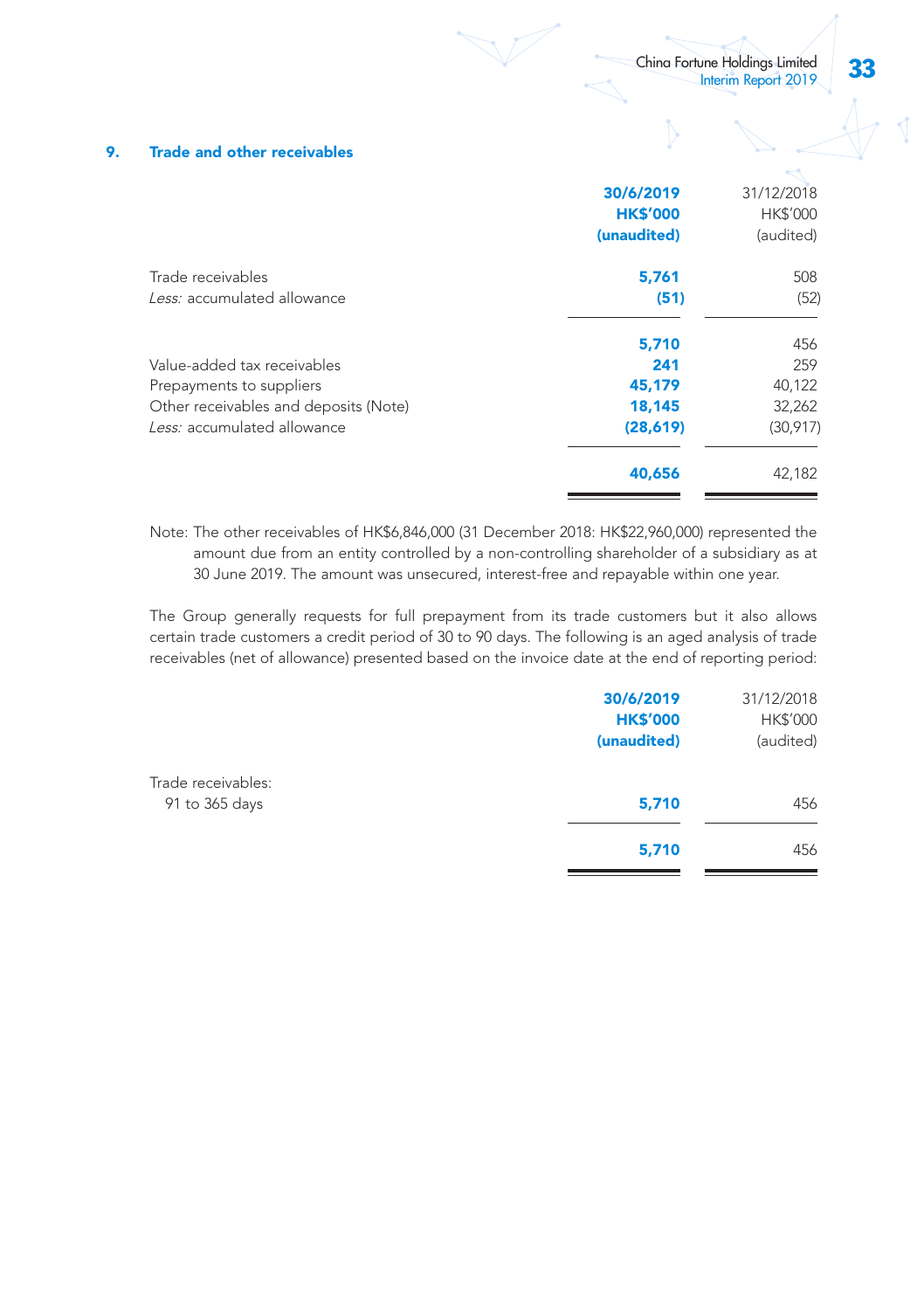#### 10. Trade and other payables

The following is an aged analysis of the trade payables presented based on the invoice date at the end of reporting period:

| 30/6/2019       | 31/12/2018      |
|-----------------|-----------------|
| <b>HK\$'000</b> | <b>HK\$'000</b> |
| (unaudited)     | (audited)       |
|                 |                 |
| 42              | 42              |
| 42              | 42              |
| 19              | 18              |
| 19,881          | 143             |
| 15,876          | 38,836          |
| 35,818          | 39,039          |
|                 |                 |

Note: The other payables of HK\$87,000 (31 December 2018: HK\$22,746,000) represented the amount due to an entity controlled by a non-controlling shareholder of a subsidiary as at 30 June 2019. The amount was unsecured, interest-free and repayable within one year.

#### 11. Share capital

|                                                                | Number of<br>ordinary shares | Share capital<br><b>HK\$'000</b> |
|----------------------------------------------------------------|------------------------------|----------------------------------|
| Ordinary shares of HK\$0.10 each                               |                              |                                  |
| Authorised:<br>At 31 December 2018 and 30 June 2019            | 2,000,000,000                | 200,000                          |
| Issued and fully paid:<br>At 31 December 2018 and 30 June 2019 | 917,779,442                  | 91.778                           |

#### 12. Government grant

A government grant of RMB5,000,000 was awarded to a subsidiary of the Group by the PRC local government agencies as an incentive primarily to encourage and support its business development in local district. Under the terms of this government grant, the grant would be recalled if the subsidiary could not meet certain level of accumulated Value-added tax ("VAT') and EIT payments during a period of three years up to 2021.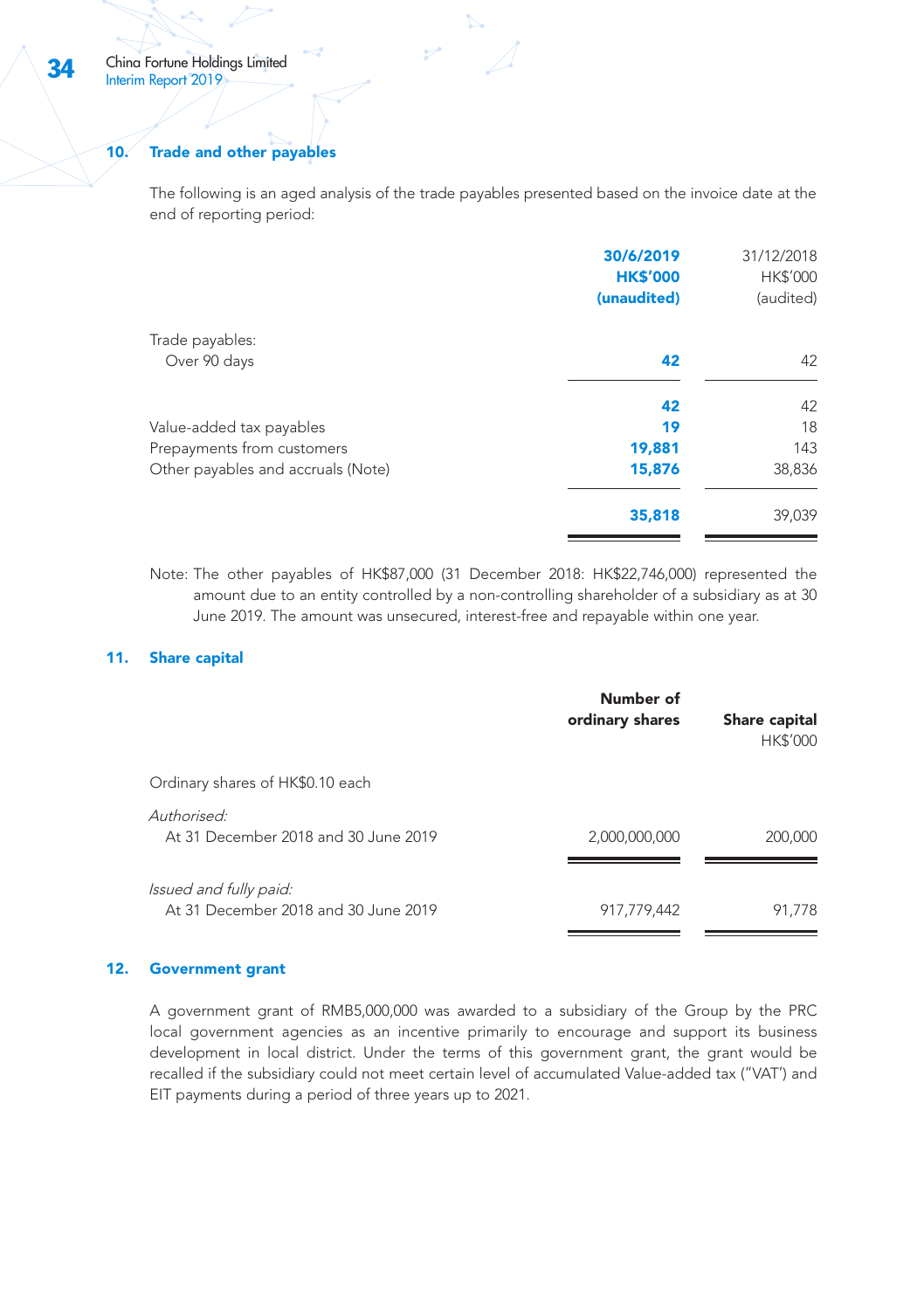#### 13. Amount due to a related party

|                                                                | 30/6/2019<br><b>HK\$'000</b><br>(unaudited) | 31/12/2018<br>HK\$'000<br>(audited) |
|----------------------------------------------------------------|---------------------------------------------|-------------------------------------|
| Current Liabilities<br>- Mr. Lau Siu Ying ("Mr. Lau") (Note i) | 4,328                                       | 6,493                               |
| Non-current Liabilities<br>- Mr. Lau (Note ii)                 | 12,045                                      | 11,866                              |
|                                                                | 16,373                                      | 18,359                              |

#### Notes:

- i) The balance is unsecured, interest-free and repayable on demand.
- ii) On 31 December 2018, Mr. Lau advanced HK\$13,680,000 (equivalent to RMB12,000,000) to the Company which is due on 31 December 2021. The borrowing is carried at amortised cost using an imputed interest rate of 4.75% per annum. The imputed interest portion of HK\$1,814,000 (equivalent to RMB1,590,000) was credited to other reserve under attributable to owners of the Company.

During the six months ended 30 June 2019, the imputed interest of HK\$290,000 (equivalent to RMB250,000) was credited to the borrowing.

#### 14. Related party disclosures

#### (a) Related party transactions

| <b>Six months ended</b> |                 |
|-------------------------|-----------------|
| 30/6/2019               | 30/6/2018       |
| <b>HK\$'000</b>         | <b>HK\$'000</b> |
| (unaudited)             | (unaudited)     |
|                         |                 |
|                         | 11.107          |
|                         |                 |

#### (b) Amounts due from/to non-controlling shareholders of subsidiaries

The balances are unsecured, interest-free and repayable on demand.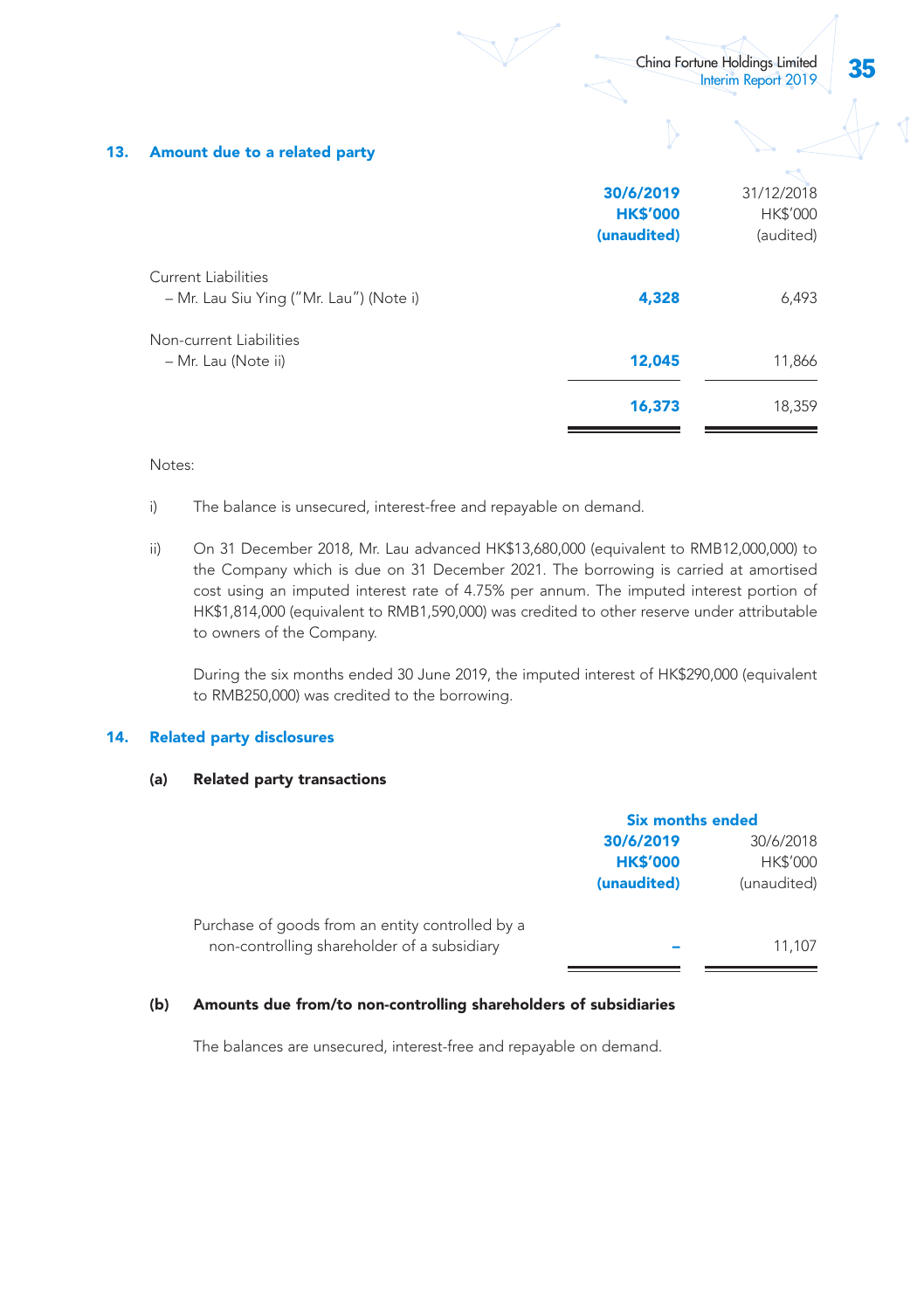#### (c) Compensation of key management personnel and senior management

The remuneration of directors and other members of the Group's key management during the period was as follows:

|                          | <b>Six months ended</b> |             |
|--------------------------|-------------------------|-------------|
|                          | 30/6/2019               | 30/6/2018   |
|                          | <b>HK\$'000</b>         | HK\$'000    |
|                          | (unaudited)             | (unaudited) |
| Short-term benefits      | 2,109                   | 2,023       |
| Post-employment benefits | 29                      | 30          |
|                          | 2,138                   | 2,053       |
|                          |                         |             |

#### 15. Fair value measurements of financial instruments

HKFRS 13 requires disclosures for financial instruments that are measured at fair value by levels of the fair value measurement hierarchy. The different levels have been defined as follows:

- Quoted prices (unadjusted) in active markets for identical assets or liabilities (level 1).
- Inputs other than quoted prices included within level 1 that are observable for the asset or liability, either directly (that is, as prices) or indirectly (that is, derived from prices) (level 2).
- Inputs for the asset or liability that are not based on observable market data (that is, unobservable inputs) (level 3).

The following table presents the Group's assets measured at fair values in the interim condensed consolidated statement of financial position in accordance with the fair value hierarchy at 30 June 2019.

|                                                                                        | Level 1<br>(unaudited)<br><b>HK\$'000</b> | Level <sub>2</sub><br>(unaudited)<br><b>HK\$'000</b> | Level <sub>3</sub><br>(unaudited)<br><b>HK\$'000</b> | <b>Total</b><br>(unaudited)<br><b>HK\$'000</b> |
|----------------------------------------------------------------------------------------|-------------------------------------------|------------------------------------------------------|------------------------------------------------------|------------------------------------------------|
| <b>Assets</b>                                                                          |                                           |                                                      |                                                      |                                                |
| Financial assets at fair value<br>through profit or loss<br>- Unlisted fund investment |                                           |                                                      |                                                      |                                                |
| in PRC<br>- Unlisted equity investments                                                |                                           |                                                      | 4,282                                                | 4,282                                          |
| in Hong Kong<br>- Listed equity investments                                            |                                           |                                                      | 769                                                  | 769                                            |
| in PRC                                                                                 | 775                                       |                                                      |                                                      | 775                                            |
|                                                                                        | 775                                       |                                                      | 5,051                                                | 5,826                                          |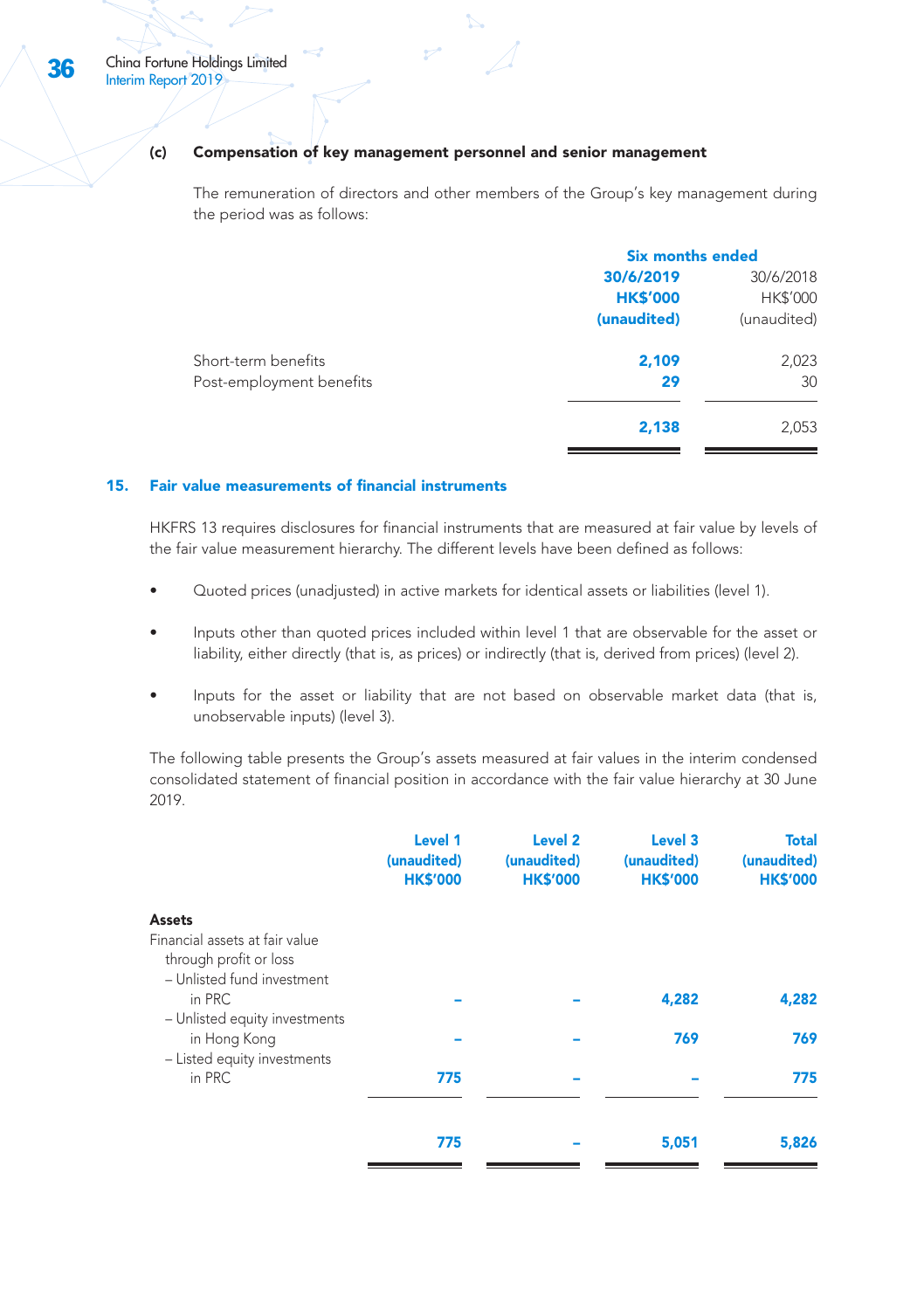The following table presents the Group's assets measured at fair values in the interim condensed consolidated statement of financial position in accordance with the fair value hierarchy at 31 December 2018.

|                                                                                        | Level 1<br>(audited)<br>HK\$'000 | Level 2<br>(audited)<br>HK\$'000 | Level 3<br>(audited)<br>HK\$'000 | Total<br>(audited)<br>HK\$'000 |
|----------------------------------------------------------------------------------------|----------------------------------|----------------------------------|----------------------------------|--------------------------------|
| Assets                                                                                 |                                  |                                  |                                  |                                |
| Financial assets at fair value<br>through profit or loss<br>- Unlisted fund investment |                                  |                                  |                                  |                                |
| in PRC<br>- Unlisted equity investments                                                |                                  |                                  | 3,731                            | 3,731                          |
| in Hong Kong<br>- Listed equity investments                                            |                                  |                                  | 1,619                            | 1,619                          |
| in PRC                                                                                 | 536                              |                                  |                                  | 536                            |
|                                                                                        | 536                              |                                  | 5,350                            | 5,886                          |

There were no transfers between levels 1 and 2 or into or out of level 3 during the periods.

As at 30 June 2019, the fair values of unlisted equity investments and certain unlisted fund investment are categorised under Level 3 fair value measurement. The valuations of financial assets carried at fair value for financial reporting purposes have been reviewed and reported directly to the senior management. The movement of financial instruments under Level 3 of fair value hierarchy is as follows:

|                                 | 30/06/2019<br><b>HK\$'000</b><br>(unaudited) | 31/12/2018<br>HK\$'000<br>(audited) |
|---------------------------------|----------------------------------------------|-------------------------------------|
| At the beginning of period/year | 5,350                                        | 2,449                               |
| Initial adoption of HKFRS 9     |                                              | 1,448                               |
| Purchases                       |                                              | 1,550                               |
| Fair value change               | (251)                                        | 98                                  |
| Exchange adjustments            | (48)                                         | (195)                               |
| At the end of period/year       | 5,051                                        | 5,350                               |